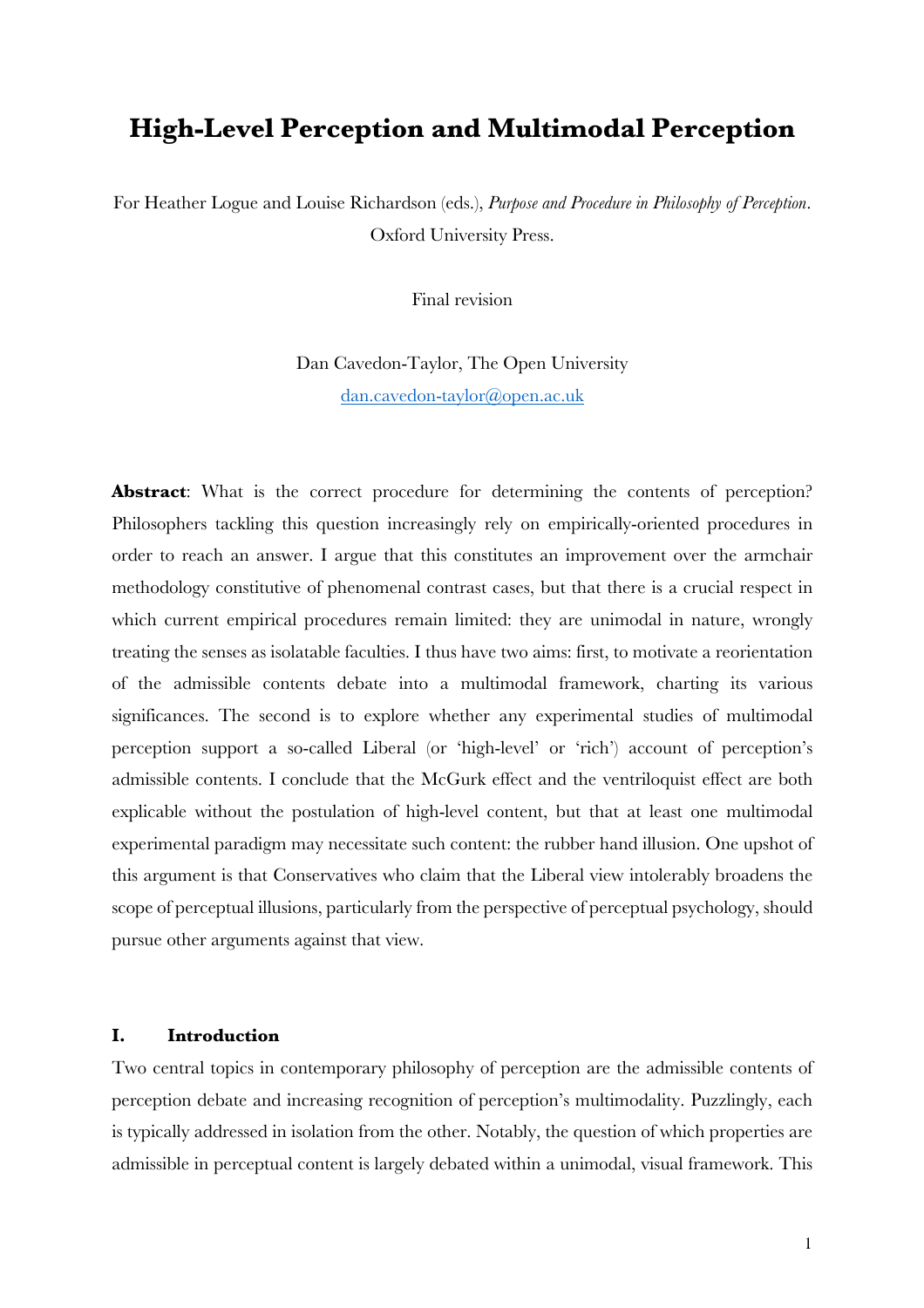is surprising, since perceiving the world via only one sense tends to be a rare exception. Multimodal perception is the norm, and so philosophers interested in which properties are admissible in perceptual content owe it to themselves to explore the issue from a multimodal perspective. This paper has two goals: the first is to motivate such a reorientation of the admissible contents debate, charting its potential significances. The second is to explore the possibility that at least one empirical study of multimodal perception, the rubber-hand illusion, supports a so-called Liberal (or 'high-level' or 'rich') account of perception's admissible contents.

One reason that Liberals should welcome the argument developed here is that it constitutes a reply to the following objection to their view: including high-level properties, like natural and artefactual kinds, in perceptual content intolerably broadens the scope of what is to count as a perceptual illusion. Alex Byrne, for instance, writes:

Visual illusions, as the object of study in the visual sciences, concern properties like shape, motion, colour, shading, orientation and the like, not properties like *being tired*, *belonging to Smith* or *being a lemon*. There is thus no immediate reason to take (visual) perceptual content to include the proposition *that o is a lemon*, and the like. (2009, p.449; see also Byrne & Siegel 2016)

If what I say here is right, then we have reason to think that perceptual content can include such high-level properties precisely on the basis that there is a perceptual illusion, the rubberhand illusion, that, as an object of study by empirical psychology, does not concern low-level properties alone.

First, what is the admissible contents debate about? Suppose one thinks that perceptual experience has content, that it attributes properties to objects and so represents the world as being some way. Someone who held this view must take a stand on what properties can figure in perceptual content; that is, *which* ways can perception represent the world as being? Two positions can be distinguished.

According to Conservatives (Byrne 2009; Price 2009; Brogaard 2013a; Tye 1995), perceptual experience is limited to representing so-called 'low-level' sensibles: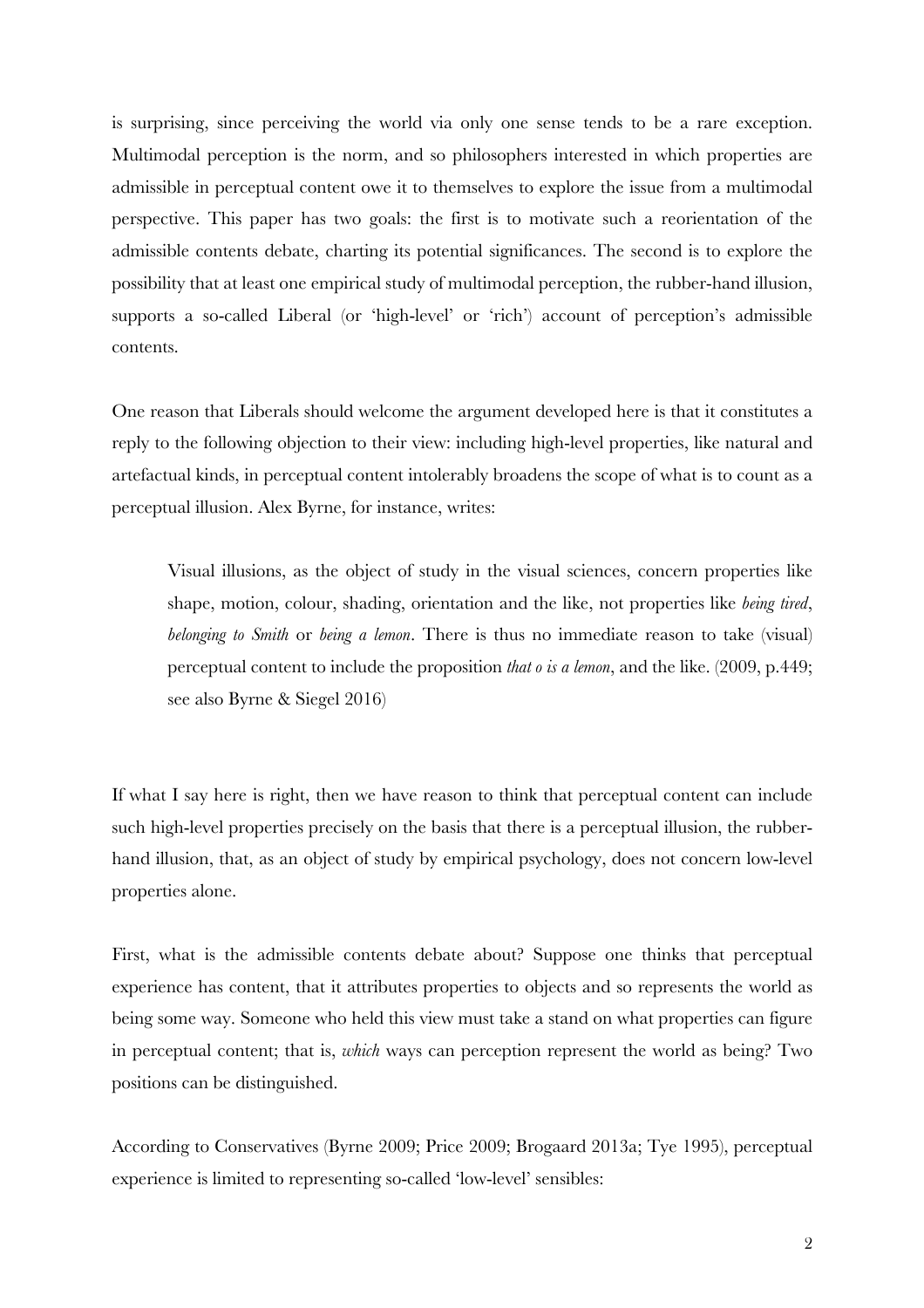**Vision**: colour, shape, motion, spatial location and spatial orientation.

**Audition**: loudness, pitch, timbre and duration.

**Touch**: pressure, vibration, temperature, weight, texture, shape and spatial location. **Taste**: saltiness, sweetness, sourness, bitterness and umami.

**Olfaction**: camphorousness, pungency, floralness, muskiness and earthiness.<sup>1</sup>

According to Liberals (Bayne 2009; Nanay 2011a and 2011b; Siegel 2006 and 2011), perceptual content can also include what have come to be called 'high-level' properties. A tomato may not simply be represented as red and round; it may be represented as being the kind of thing it is: *a tomato*. Similarly, tables and chairs may be represented as tables and chairs, not just 3-D expanses of colour and shape at various locations and orientations. According to the Liberal, the representation of such natural and artefactual kinds, i.e. 'being a tomato', 'being a table', etc. is not always a matter of post-perceptual inference, but can be a matter of how one literally sees objects to be.2

What about those who deny the representational account of perception? Relationalists hold that perception acquaints subjects with particular objects and/or property-instances, rather than representing such object-property complexes (Martin 2004; Campbell 2002; Brewer 2011; Fish 2009). For relationalists, the debate cannot be framed in terms of what properties perception *represents*, but should be framed in terms of what properties perception can *acquaint*  one with. Here I will treat the Liberal/Conservative debate as one concerning the contents of perception. However, in assuming such representationalist terminology, I am simply adopting the terminology in which this issue has, for better or worse, so far been debated. Although some

<sup>1</sup> Insofar as low-level properties are typically identified with a conjunction of both the special and common sensibles of the perceptual modalities, there is some debate to be had about precisely which properties are low-level, since there is debate about whether all such properties are really represented in each modality. Consider: should we think of thermal perception as part of touch? What of nociception? The sensibles of olfaction are even less well-defined and typically fail to reflect language used by ordinary people (Kaeppler & Mueller 2013). Here, I simply list some odour terms from biochemist John Amoore's (1977) influential classification. 2

Although much of the debate between Conservatives and Liberals centres on the admissibility in perception of natural and artefactual kinds, the issue may be debated for a host of other properties too, including causal properties (Siegel 2009) as well as action-based and dispositional properties (Nanay 2011a and 2011b).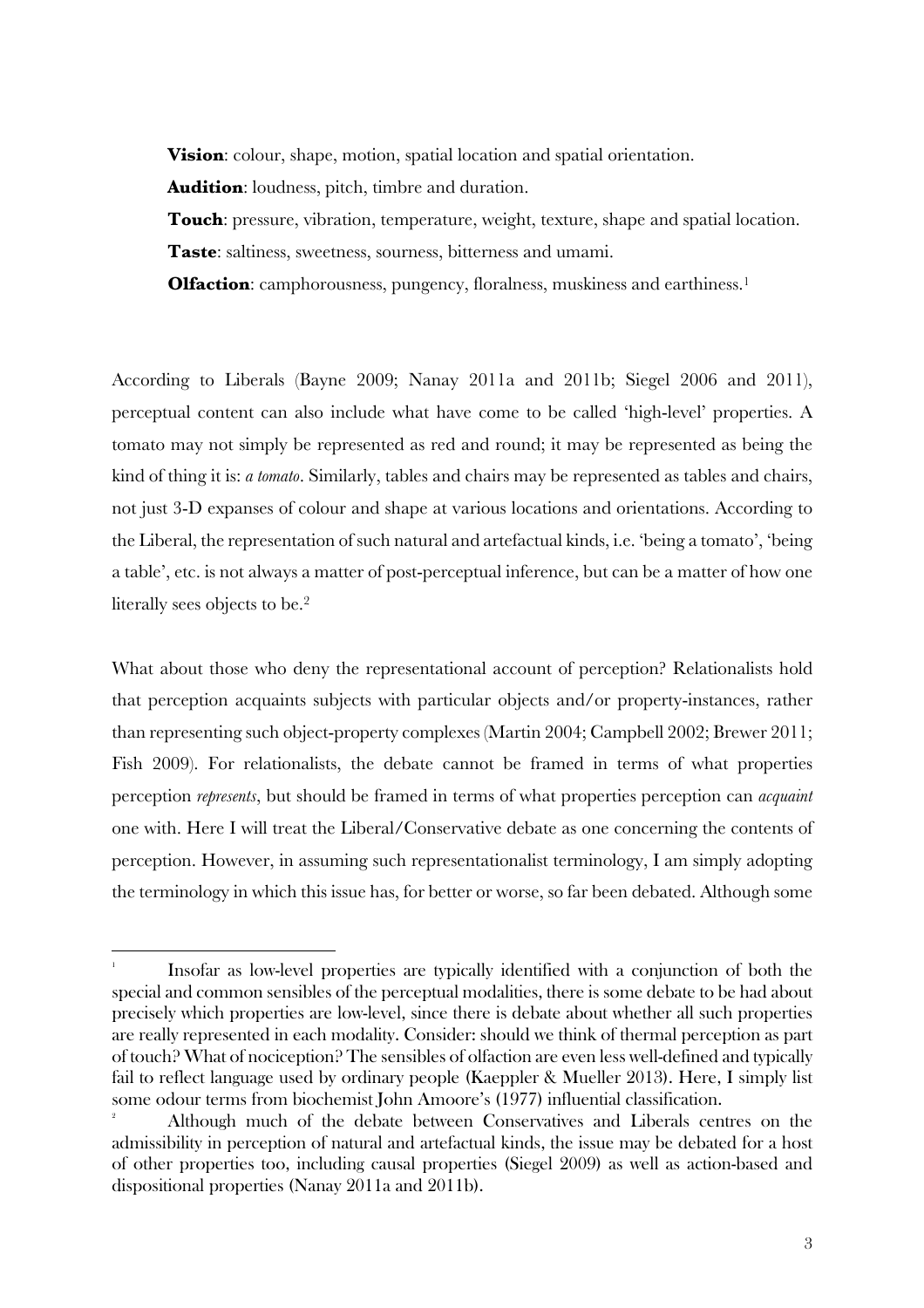have expressed scepticism about the possibility of framing the debate in terms friendly to the relationalist (Brogaard & Chomanski 2015; Cavedon-Taylor 2015), for the purposes of this paper I will assume that 'represents' and its cognates can be treated by relationalists as 'acquaints one with' and its cognates (see Siegel 2006; Silins 2013; Reiland 2014; Logue 2013; Bengson 2013; Nanay 2013; Toribio 2018; Di Bona 2017). Indeed, a number of relationalists have weighed in on the debate, some in favour of Liberalism (Fish 2009, 2013; Johnston 2006), others in favour of Conservatism (Martin 2010) and some arguing that there is no fact of the matter (Logue 2013).

Why does this debate matter? First, consider the low-level/high-level distinction. It is notoriously difficult to precisely distinguish low-level properties from high-level ones. It might be that the best we can do is say that low-level properties are the ones that we all agree are perceived, while high-level properties are the ones that we debate about (Logue 2013, pp.1-2; see also Siegel 2006 and Macpherson 2012; but see Martin 2010). But if the low-level/highlevel distinction is this ambiguous, one might wonder why anyone should care about the debate. Some recent arguments conclude that it matters for the epistemology (Siegel 2006) and metaphysics (Cavedon-Taylor 2015) of perception, along with the question of perception's penetrability by cognition (Macpherson 2012) and the possibility of perceptually-based action (Nanay 2013). But the debate impacts issues further afield as well. For instance, some hold that we can know others' minds via perception (McDowell 1982; McNeill 2012; Cassam 2007) and some claim that we can know what is the morally right thing to do via perception (Audi 2013; Cuneo 2003; McBrayer 2010). It is not always clear whether such philosophers think of mental and moral properties as represented in perception, rather than in perceptual belief (though see Werner 2016; Brogaard 2016; Toribio 2018; and Newen 2017). But insofar as any philosopher would wish to articulate a fully *perceptual* epistemology of others' minds and moral knowledge, they would thereby require the truth of Liberalism. Getting the right answer to the question of perception's admissible contents has the potential to impact a number of issues in philosophy of mind, epistemology and moral philosophy.

I proceed as follows: in section II, motivate the importance of transposing the admissible contents debate into the multimodal framework. In section III, I explore two widely-studied multimodal illusions, the McGurk effect and the ventriloquist effect, and conclude that neither support Liberalism. In section IV, I explore a multimodal illusion that on balance does, the rubber hand-illusion. In section V, I consider objections. Section VI concludes.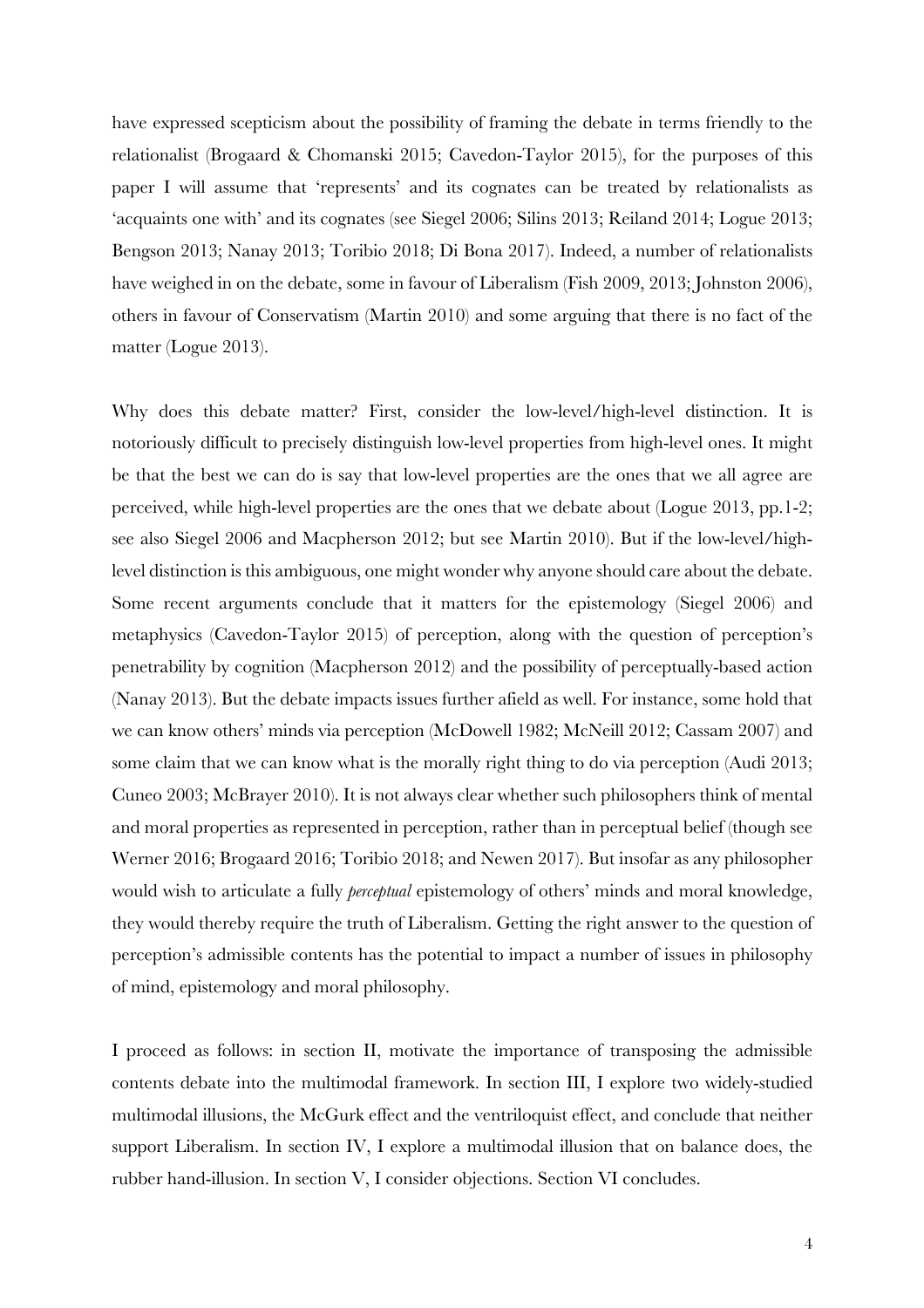## **II. Beyond Vision and the Unimodal Paradigm**

Philosophers of perception are increasingly aware of the distorting effect that 'visuocentric' bias has had on their field. In theorising about perception in general, it is becoming clear that we shouldn't restrict our focus to vision in particular. To take just one example, consider the relation between our senses and space. Vision is a spatial sense, but not in the same way that touch is (Martin 1992). What we see, we see to be located in space at a certain distance and direction from our own body; not so when we touch those things and matters are similarly complex in the case of audition (Nudds 2009). Olfaction, by further contrast, has only very minimal spatial content. What we smell, we typically smell to be located an undifferentiated location of 'here' rather than smelling those things to be distally located (Batty 2011; Matthen 2005). Concerning the relationship between our senses and space, we will have the wrong view of that relationship if we generalise from vision alone.

Visuocentricism, while distorting, is sometimes said to be understandable (O'Callaghan 2011a). We often don't pay attention to how things in our immediate environment feel (e.g., your feet in your socks), how they sound (e.g., the tick of the clock), how they taste (e.g., the lunch you wolfed down before a meeting), and so on. Whereas with vision, things are constantly there, immediately salient to one. All it takes is being awake! But visuocentricism, while understandable, remains problematic. The senses are hugely diverse, both in number and nature (see the papers in Macpherson 2011 and Stokes et al. 2014). We will have a skewed account of the senses if we try to shoe-horn all of them into a visual mould.

One way that we can break with the visuocentric perspective is to simply ask questions about non-visual modalities that we have historically asked about vision (Di Bona 2017). But this procedure fails to correct the chief wrong of visuocentricism, and a more radical break from it is available. For what is objectionable about visuocentricism is not simply that there are senses it overlooks, but that it is symptomatic of a unimodal outlook which misconstrues the nature of perception, both at the experiential and sub-personal levels. In our typical, everyday interactions with the world, it is almost inevitable that more than one sense will be stimulated at a time. And, very often, more than one sense is stimulated by one and the same object. For instance, the things we see are often the things we smell, as when we savor the aroma of coffee before a first sip; the things we touch are sometimes the things we hear, as when we drum our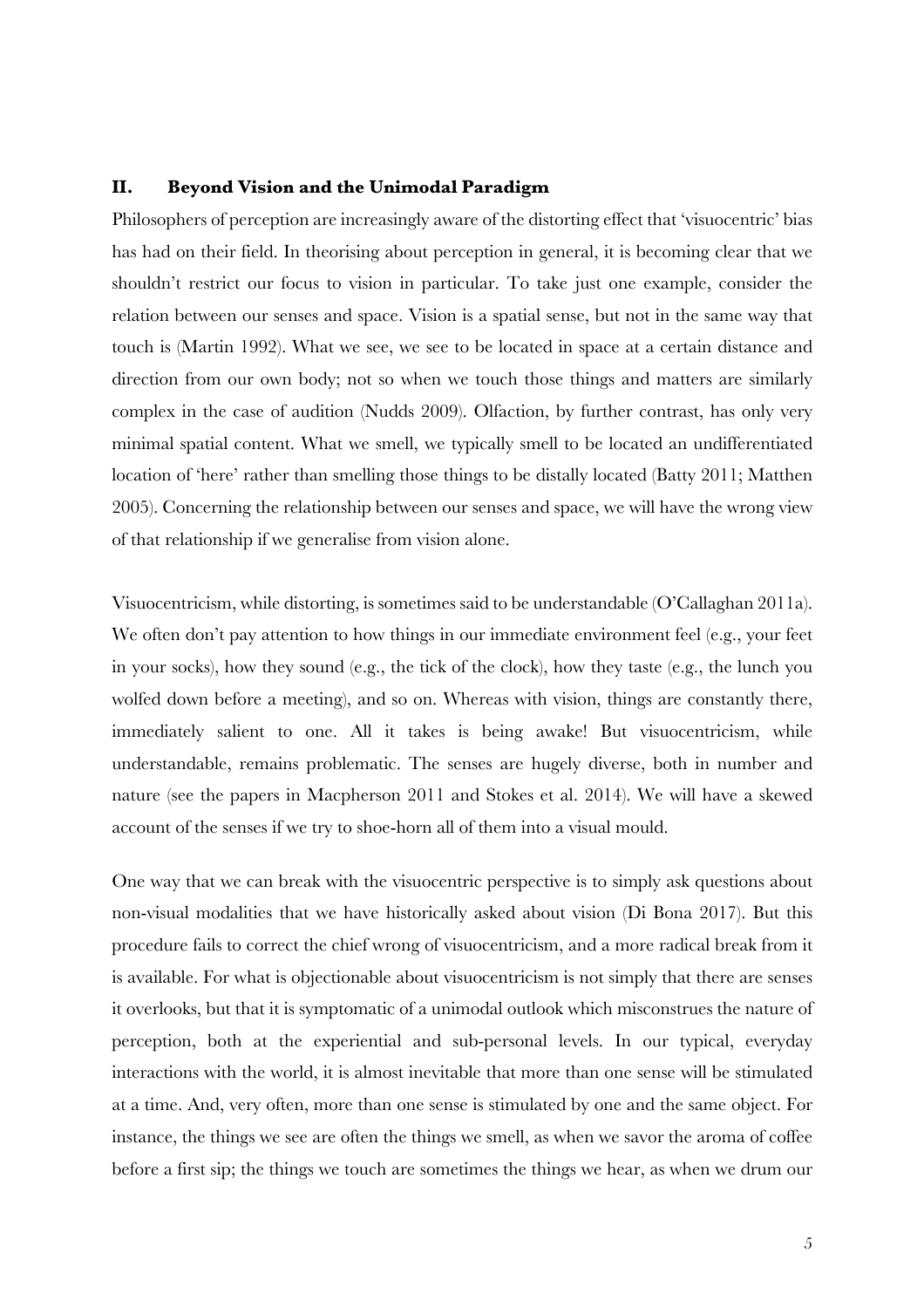fingers on a table; and the sound of another's voice is something one both sees and hears to originate from their lips. Experientially, this is not always a matter of co-conscious awareness; that is, mere simultaneous representation of the world via one sense modality and also via another. Typical episodes of multimodal perception involve a stronger degree of unification that mere temporal simultaneity of distinct unimodal experiences (O'Callaghan 2015; Bayne 2014). Although some 'minimally' multimodal experiences may be characterised in this way, e.g., when hearing voices in the café and also feeling the hardness of one's coffee cup, other multimodal experiences cannot. When we talk face-to-face my experience of your lips is a single audio-visual one rather than an overall experience in which I perceive your lips twice over, once via vision and again via audition. All this is mirrored in sensory processing, where the binding of information from distinct senses, and which creates a single "multisensory event" (Vatakis & Spence 2007, p.744), is exceptionally well-studied by cognitive psychology (Bedford 2001; Calvert et al. 2004; Driver & Noesselt, 2008; Welch & Warren 1980).

So the true, multimodal nature of perception is not something that will be at all reflected in the outcomes of a procedure that simply asks questions of non-visual senses in isolation traditionally asked of vision (see also O'Callaghan 2016). Moreover, in following such a procedure, we risk simply reorienting existing debates around one of those other senses, all the while continuing to ignore how perception actually functions for us, i.e. multimodally. Indeed, the Liberal/Conservative debate is increasingly audition-centred (see Brogaard 2018; Di Bona 2017; Nes 2016; and Reiland 2015). Multimodal perception remains overlooked, never mind olfaction, touch and gustation.

Is the neglect of multimodal perception justifiable in the case of the Liberal/Conservative debate? Perhaps it is. Indeed, there are reasons for thinking that unimodalism is the best strategy to pursue here.

First, unimodal perception is, by its nature, simpler than multimodal perception. By sticking with a unimodal approach, we simplify the Liberal/Conservative debate, making the issue more tractable than it would be from a multimodal perspective. The question of the admissible contents of multimodal perception, being more complex and challenging than its unimodal cousin, can then be usefully informed by what we have discovered in the simpler, unimodal cases.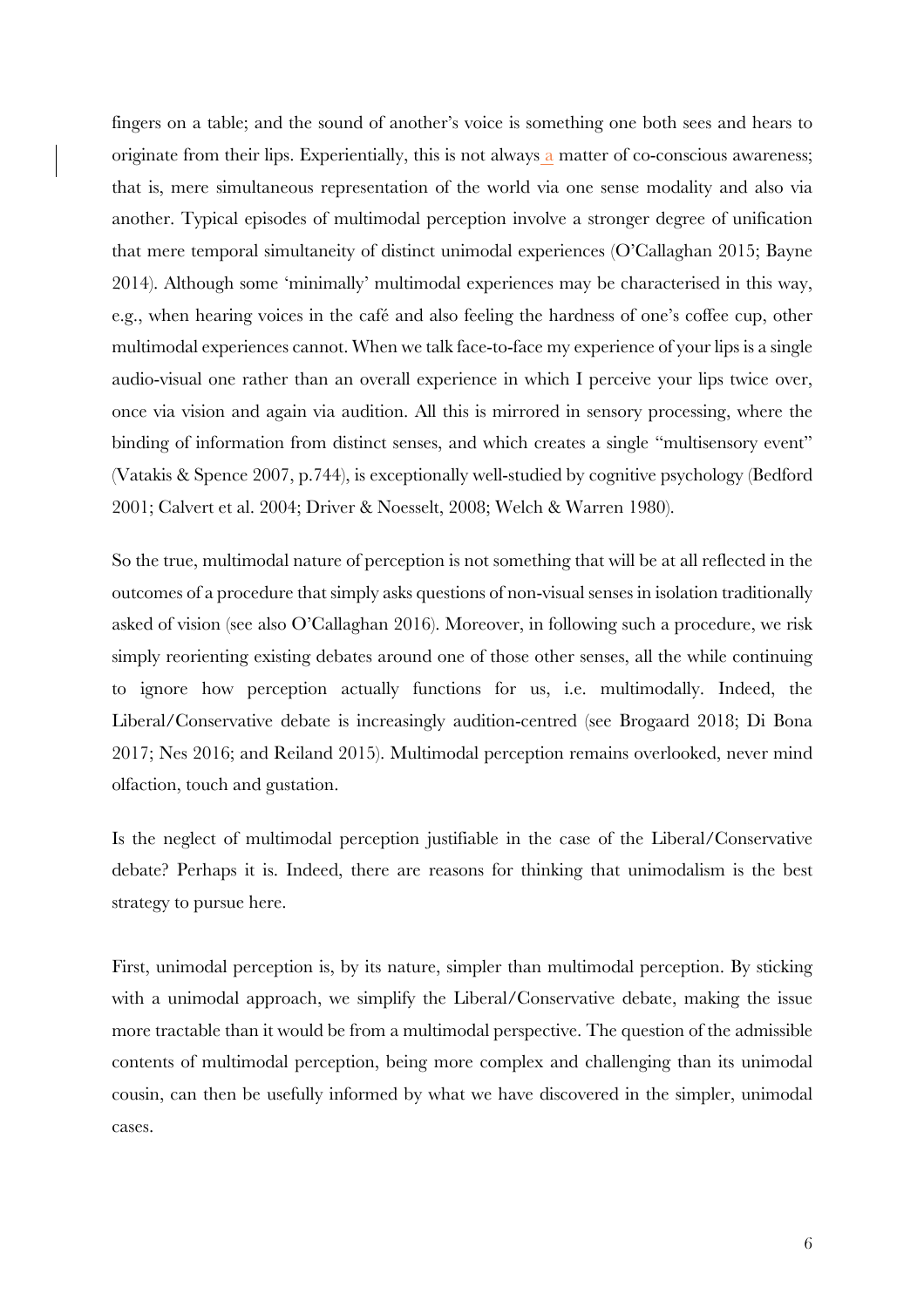Second, addressing the Liberal/Conservative debate from a multimodal perspective appears to be a redundant procedure. For once we've examined this issue from the perspective of the individual senses in isolation, we then seem to have our answer as to whether there is high-level content in multimodal perception. No separate multimodal investigation is required. For instance, say the outcome of a completed unimodal investigation is that vision and audition have high-level content, while olfaction, touch and gustation do not. It then follows that for any multimodal experience in the traditional five senses (of a suitably mature perceiver) we have an answer as to whether high-level content is present. A multimodal visual-olfactory experience of a spraying skunk would have high-level content due to vision's having high-level content: one would see the skunk to be a skunk, while smelling only a pungent odour. By contrast, a multimodal tactile-olfactory experience of touching and smelling a rose in the dark would have only low-level content: one would feel there to be an object which is soft in some places, spikey in others, and which is vaguely floral-smelling, but the experience would be incapable of representing the object to be a rose *per se*. Thus, framing the admissible contents of perception debate in multimodal terms looks unable to tell us anything that we wouldn't already have gleaned from the results of a completed unimodal procedure.

The difficulty with these motivations for unimodalism is that they presuppose multimodal perception to be a mere conjunctive blend of the contents of visual, auditory, tactual, etc. experiences. Granted, this may sometimes be the case. For instance, Frederique de Vignemont (2014) usefully distinguishes between *additive* and *integrative* multimodality. Multimodal perception is *additive* when it combines experiences in two individual modalities and when those experiences concern different properties of the perceived object. For instance, I may see a car's wheel spin on the tarmac and also hear its high-pitched chirp as it drives away. Multimodal perception is *integrative* when, by contrast, at least one instance of the same common sensible is represented by each modality. For instance, in grasping a ball, one sees and its feels its sphericality. In additive and integrative cases, multimodal perception is a conjunctive blending of the properties represented by the component experiences, either non-redundantly or redundantly. But one may further distinguish what Robert Briscoe (2016) calls 'generative' multimodal perception and O'Callaghan (2016) calls 'constitutive' multisensory perception. In these cases, the properties represented multimodally do not appear in one or other of the multimodal experience's component experiences. A key example is flavour perception, which combines gustation, olfaction as well as tactual and trigeminal sensations to produce experiences of novel and emergent properties, e.g., 'cherryness,' 'peatyness,' 'astringency', etc.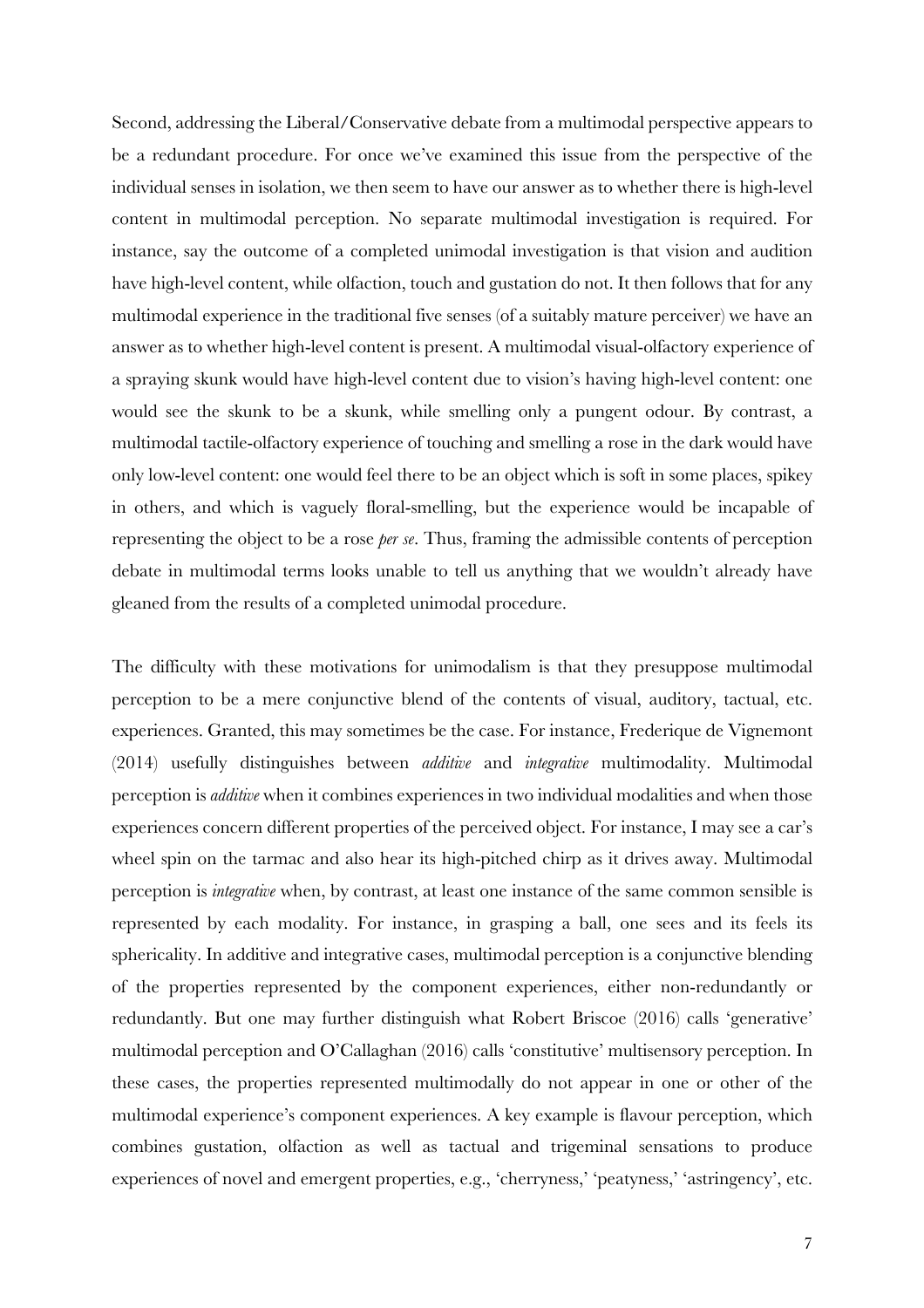and which are not themselves found in any of flavour's component experiences, including taste (Smith 2015).

Generative/constitutive multimodal experiences are highly significant for the admissible contents debate. For suppose that a completed unimodal investigation yielded the result that high-level properties are not represented in, e.g., unimodal visual experience, nor unimodal auditory experience, nor unimodal tactual experience, and so on for the other senses. From such a unimodal perspective, this is a situation in which Conservatism has been proved true and Liberalism proved false. But from a multimodal perspective, this conclusion does not follow; given the existence of generative/constitutive multimodal experiences, it would remain open that high-level content appears exclusively in multimodal perception in the way that flavour properties appear exclusively in flavour perception. Thus, the two above motivations for unimodalism not only wrongly assume that multimodal perceptual experience is simply the sum of its modality-specific parts, but by doing so they stack the deck, albeit modestly, in favour of Conservatism.3 Generative/constitutive multimodal perception should motivate Liberals in particular to take very seriously the idea of pursuing the contents of perception debate in a multimodal framework.

Importantly, the above is not to say that multimodal perception, by its nature, favours Liberalism. It would be a mistake, given the existence of generative/constitutive multimodality, to reason from the putative absence of high-level content in unimodal perception to its absence in multimodal perception. But it would similarly be a mistake to reason that the additional complexity of multimodal perception supplies reason to think that high-level content will be found there. Yet this latter reasoning seems implicit in influential work on high-level content. Consider the follow remarks of Susanna Siegel's:

[The debate] is less interesting when applied to certain multimodal experiences, compared with purely visual experiences. For instance, the idea that… a visual and kinesthetic experience represents that your hand is pulling open a zipper… is somewhat

<sup>3</sup> Is flavour perception just high-level multimodal perception? Not obviously. Due to the ambiguous nature of the high-/low-level distinction, Conservatives may plausibly deny that flavour properties are high-level and may claim that such properties ought to be considered low-level for the flavour modality. After all, such properties pass the test of being ones that we all agree are represented by flavour.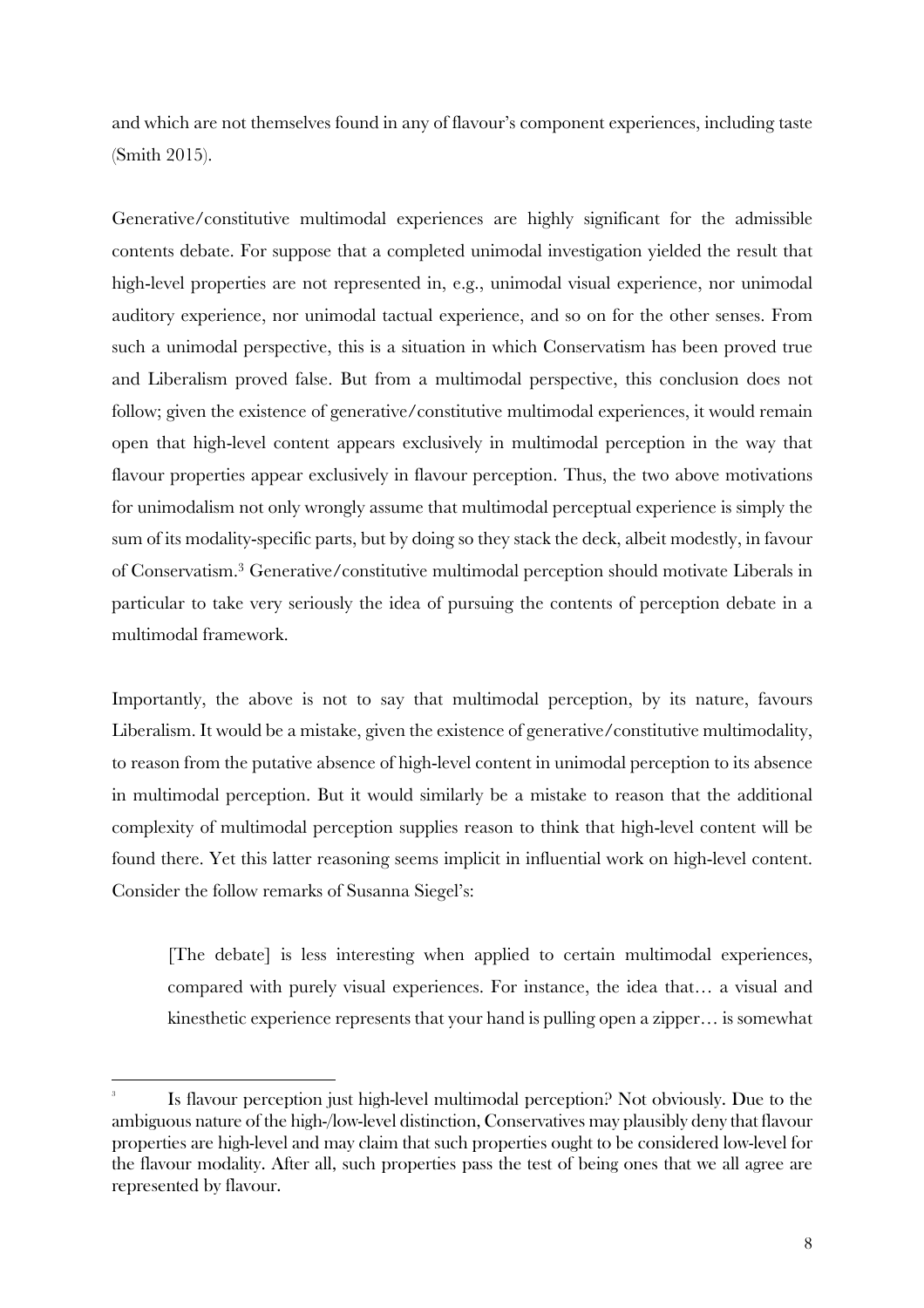less surprising than corresponding theses about what visual experience represents. (2011, pp.25-26)

Siegel goes on to say that focusing on unimodal cases, vision in particular, "will maximise the punch" (p.26) of Liberalism. If what I have said above is correct, then the reverse is true, since this procedure characterises perception in an artificial manner that has little bearing on how we actually perceive. In addition, consider Siegel's claim that unimodalism is the more interesting perspective from which to examine the admissible contents debate, on the implied basis that it is already intuitive that high-level content is present in multimodal perception.

Does the multimodality of perception *a priori* favour Liberalism in this way? Liberals such as Siegel should refrain from being so cavalier. Conservatives deny that there is high-level content in perception when looking at a zipper; it looks to be a small, grey object with a certain shape and which bears visually perceptible spatial relations to other objects. Will Conservatives find it intuitive that any high-level property is perceptually attributed to the zipper simply by virtue of the subject's also having *touched* the zipper? Surely not.4 So while a unimodal perspective on the debate may favour Conservativism over Liberalism, it is not the case that the situation is reversed once one adopts a multimodal perspective. While Liberals owe it to themselves to explore the possibility that there is high-level content in multimodal perception, thinking beyond the unimodal perspective, they should not simply assume that high-level content will be found there.

To sum up so far, we have good reasons to distrust the results of any unimodal investigation into the admissible contents of perception. At best, that approach will be artificial. At worst, it will be necessarily incomplete in ways that potentially favour Conservatism. But on the other hand, we should not assume before investigation that there is high-level content in multimodal perception; this is a further, substantive issue yet to be settled.

<sup>4</sup> The high-level property allegedly represented here, according to Siegel, is 'pulling', a causal property. For simplicity I focus on the kind property 'being a zipper.' Conservatives are no less apt to deny that the causal property is perceptually represented merely by virtue of touching the zipper simultaneous with seeing it.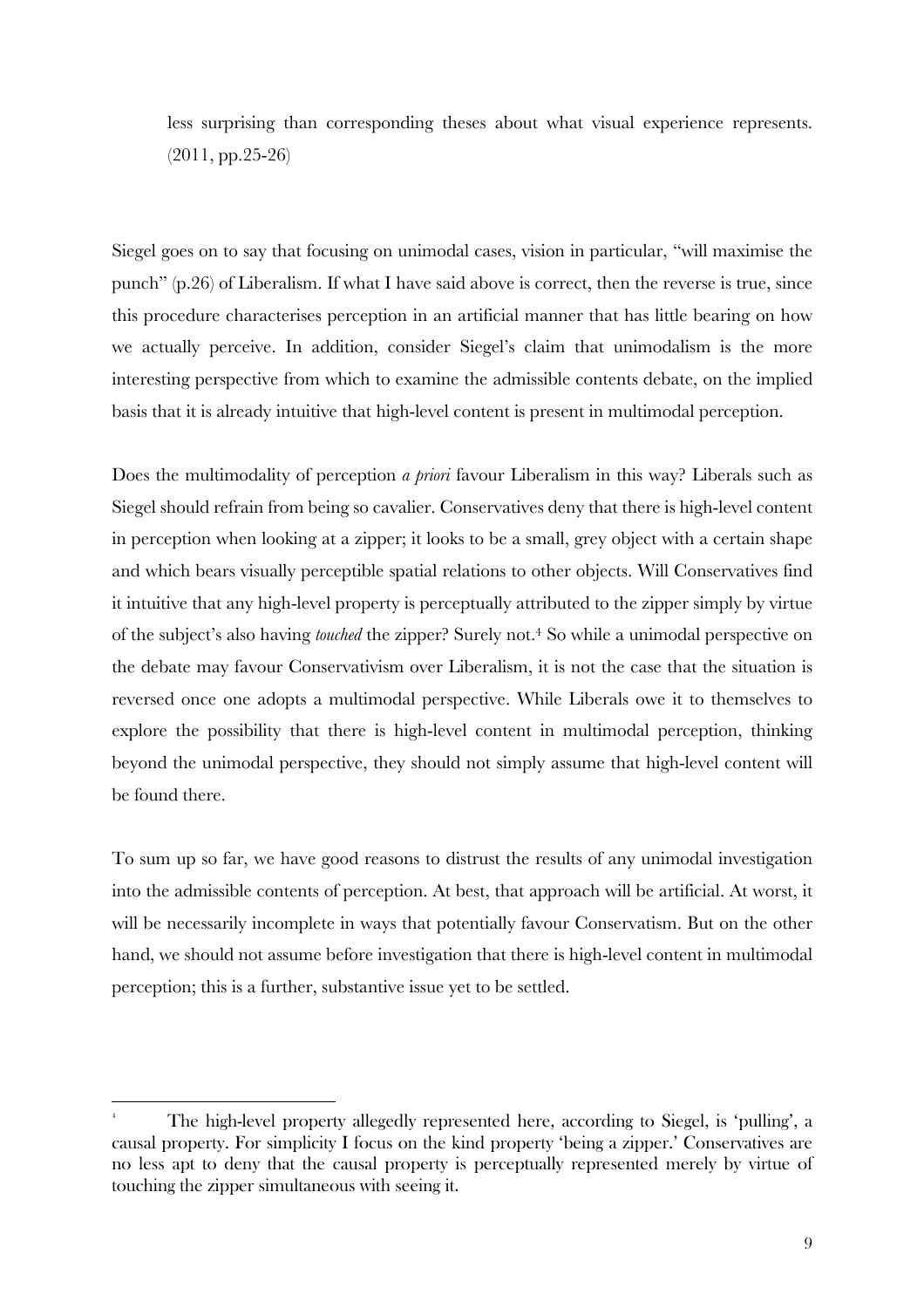Finally, it is worth noting the role of empirical findings in the debate. The initial arguments developed in favour of Liberalism took an armchair form insofar as they relied upon intuitions about so-called phenomenal contrast cases, particularly the contrast between expert and novice experiences. Simplifying, there is, intuitively, a contrast in phenomenal character between a perceiver's perceptual experience of a type of object before and after acquiring a disposition to recognise objects of that type. For instance, seeing pine trees in a forest for the first time seems experientially different from seeing them once one learns to recognise such trees. The best explanation for this experiential difference was thought to be that acquiring a disposition to recognise pines is a matter of the property 'being a pine' coming to figure in the content of one's perceptual (visual) experience of them. Gaining a disposition to recognise pines, "you can spot the pine trees immediately: they become visually salient to you." (Siegel 2011, p.100)

The difficulty with phenomenal contrasts is now well-recognised: there are alternative explanations for the phenomena that appear no less plausible. Maybe the recognitional disposition manifests itself in perception by modulating one's attention to previously experienced low-level properties rather than producing the perceptual representation an additional, high-level property (Block 2014; Nanay 2011b; Briscoe 2015; Price 2009; Fish 2013; Prinz 2013). Alternatively, the phenomenal change may be at the level of cognitive, not perceptual phenomenology (Price 2009; Tye 1995). Another option is that the change takes place at a level between perception and cognition, one involving a state called a 'seeming' (Brogaard 2013b; Lyons 2005; Reiland 2014). Phenomenal contrast cases were introduced in order to counter the stalemate that would likely arise between Liberals and Conservatives were they to attempt to settle the debate via a direct appeal to introspection (Siegel 2007). Hence, contrasting mature, 'expert' perceptual experience with 'novice' perceptual experiences, i.e. where no high-level properties are represented, seemed necessary. But as things have panned out, this method too seems to have produced an impasse.

One of the most significant developments in this debate is the turn by Liberals to clinical disorders and experimentally-observed effects in order to support their view, including: visual associative agnosia (Bayne 2009), unilateral neglect (Nanay 2012), adaptation after-effects (Block 2014; Fish 2013; Di Bona 2017) and rapid categorisation or gist-perception (Fish 2013; Bayne 2016). The empirically-grounded arguments for Liberalism that have resulted, some of which retain aspects of the method of phenomenal contrast, have been thought to represent an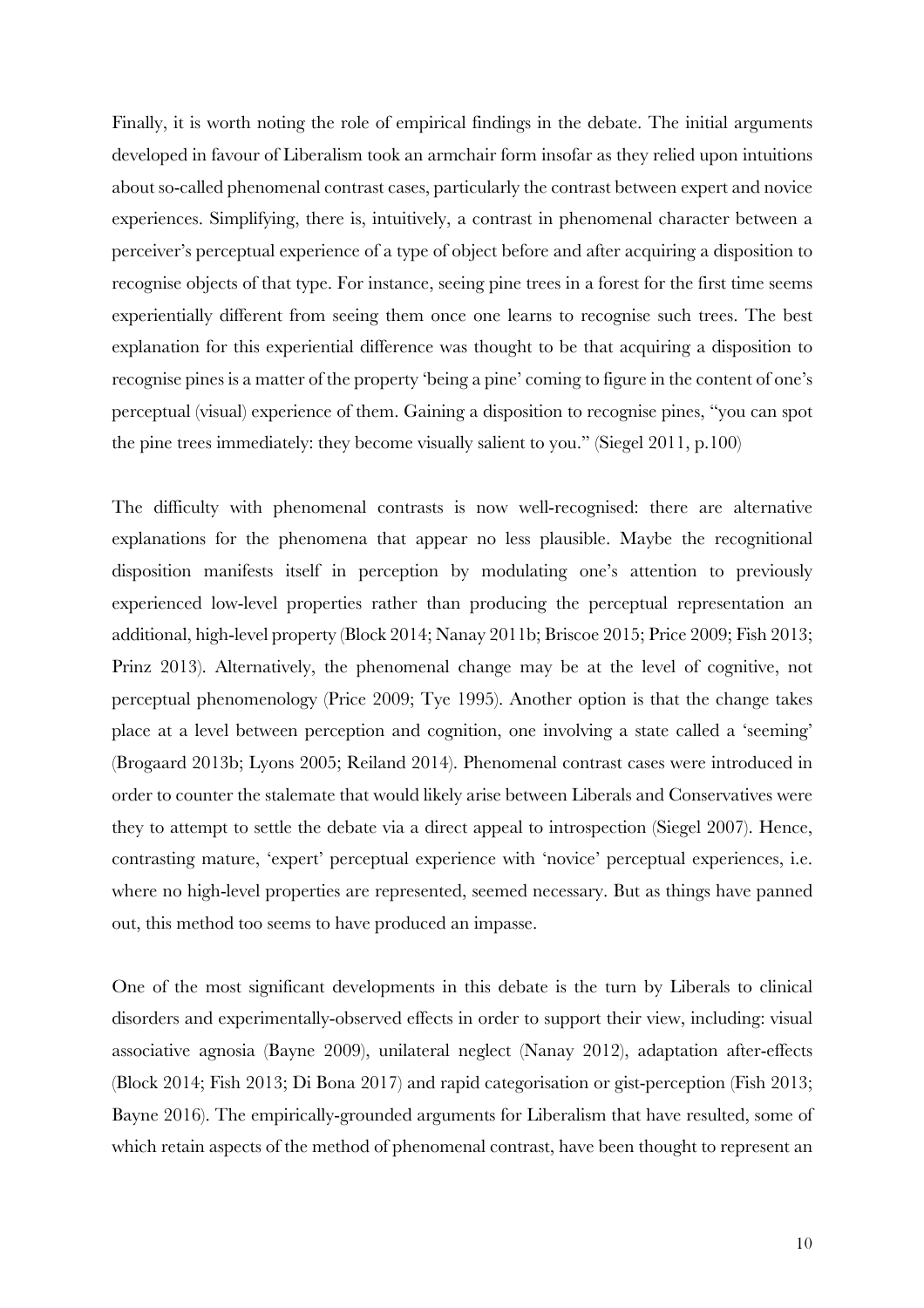improvement over purely armchair ones. <sup>5</sup> Still, their success remains limited insofar as they assume a unimodal perspective. To better support their view, Liberals should look to results from not merely the psychology of perception, but to the psychology of multimodal perception.

## **III. Multimodal Perception and the Hunt for High-Level Content**

The standard way in which psychology has sought to study multimodal perception is via perceptual illusions.6 I will concentrate on three of the most widely-studied examples:

- (i) the McGurk effect;
- (ii) the ventriloquist effect, and
- (iii) the rubber hand illusion.7

In this section, I will argue that (i) and (ii) fail to support Liberalism. Then, in section IV, I will present considerations in favour of high-level perceptual content being a necessary background condition of (iii), the rubber hand illusion.

## III.i The McGurk Effect

<u> 1989 - Johann Barn, mars ann an t-Amhain Aonaich ann an t-Aonaich ann an t-Aonaich ann an t-Aonaich ann an t-</u>

The McGurk Effect (McGurk & MacDonald 1976) is an example of an auditory-visual multimodal illusion. In one version of the illusion, an audio-recording of a tokening of the /ba/ phoneme, when paired with a visual recording of a person moving their mouth to produce the /ga/ phoneme, results in an overall multimodal, audio-visual perception of a tokening of the /da/ phoneme.

<sup>5</sup> These arguments still leave room for dissent (see Briscoe 2015; Brogaard 2013a; Raftopoulos 2015; Helton 2016). Fish (this volume) discusses how scientific claims are susceptible to philosophical re-interpretation.

<sup>6</sup> The definition, and existence, of perceptual illusions (in the philosopher's sense) is increasingly debated (Travis 2014; Kalderon 2011; Fish 2009; Brewer 2011). I do not wish to prejudice those issues. If it turns out that we should say that subject's perceptual responses to stimuli in these experiments are veridical, nothing I say here should be affected.

<sup>7</sup> This is just a small sample of multimodal illusions. I ignore here some particularly wellknown examples which, like the stream-bounce illusion (Sekuler et al. 1997) and double-flash illusion (Shams et al. 2000), seem explicable entirely in terms of the perception of low-level properties, e.g., shape and motion, along with beeping tones and other simple auditory stimuli.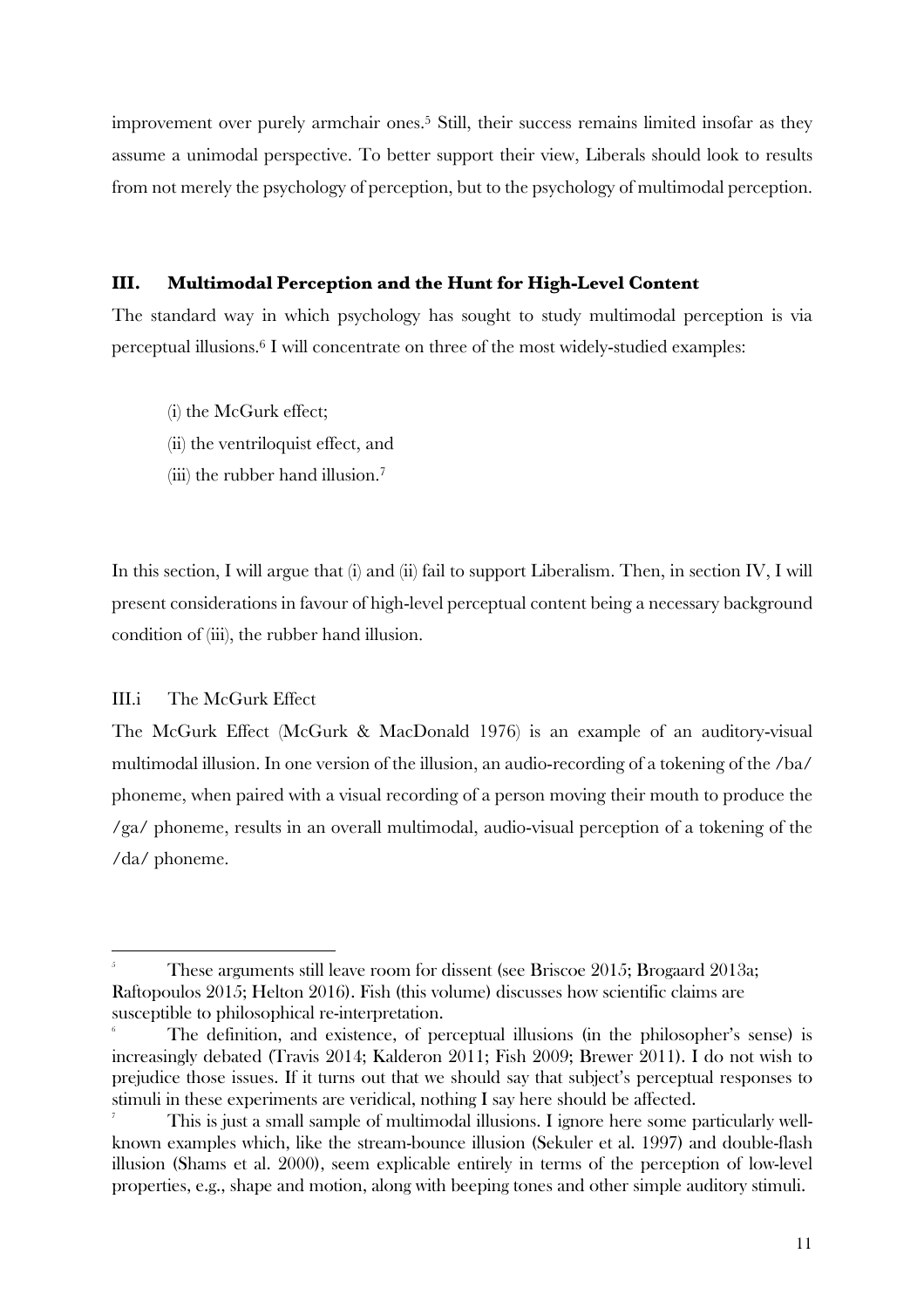How might Liberalism figure in the explanation of this illusion? The effect is commonly described in the psychological literature as a matter of speech perception. However, one should not infer from this the effect necessitates hearing high-level properties; in this case, semantic properties of speech, i.e. the meaning of words. Indeed, the effect involves no such thing. Phonological features of a language, like phonemes, are to be regarded as the audible 'building blocks' of language. Phonemes like /ba/, /ga/ and /da/ are semantically relevant, but are not semantically significant by themselves. Perceptual experiences of them are not high-level (O'Callaghan 2011b, p.801).

However, the Liberal may nonetheless argue that the effect depends upon vision's having highlevel content. In particular, they may claim that the effect requires vision to represent the object making the /ga/ movements to be *lips* or *a mouth*. The McGurk effect is an instance of facial perception no less than speech perception. So perhaps it is here that one can locate high-level content.8 This strategy claims that the representation of high-level properties is a necessary *background* condition for the illusion, granted that the property illusorily represented in multimodal perception, the /da/ phoneme, is low-level.

Experimental results tell against this account of the effect. Rosenblum & Saldana (1996) induced the McGurk effect in subjects who were entirely unaware that they were looking at faces and facial features. In their experiment, the visual stimuli were dot-lights, e.g., of the sort used in motion-capture and CGI, placed on a darkened subject's lips, teeth, tongue, chin, and cheeks. In the video-display, only the dots and their motions were visible against a black background; the face and its features could not be seen. When the image of the dot-points was static, none of the participants correctly guessed that they were looking at a mouth. After the experiment was concluded, most participants correctly identified the stimulus, but nearly a quarter guessed incorrectly, showing themselves to be unaware that they were looking at a face. (They guessed the darkened stimulus to be 'an owl', 'a butterfly', and 'sheep'.) Crucially, questionnaires filled out by these subjects indicated that the McGurk effect had nonetheless occurred: such subjects had a multimodal, auditory-visual experience of the /da/ phoneme, but no representation in vision (or belief) of a face—only moving points of light. It would thus seem that the McGurk effect does not depend on one's representing the visual stimulus in a

<sup>8</sup> There is room for debate about whether seeing faces as such is a high-level perceptual phenomenon (Brogaard & Chomanski 2015) or a low-level one (Lyons 2009).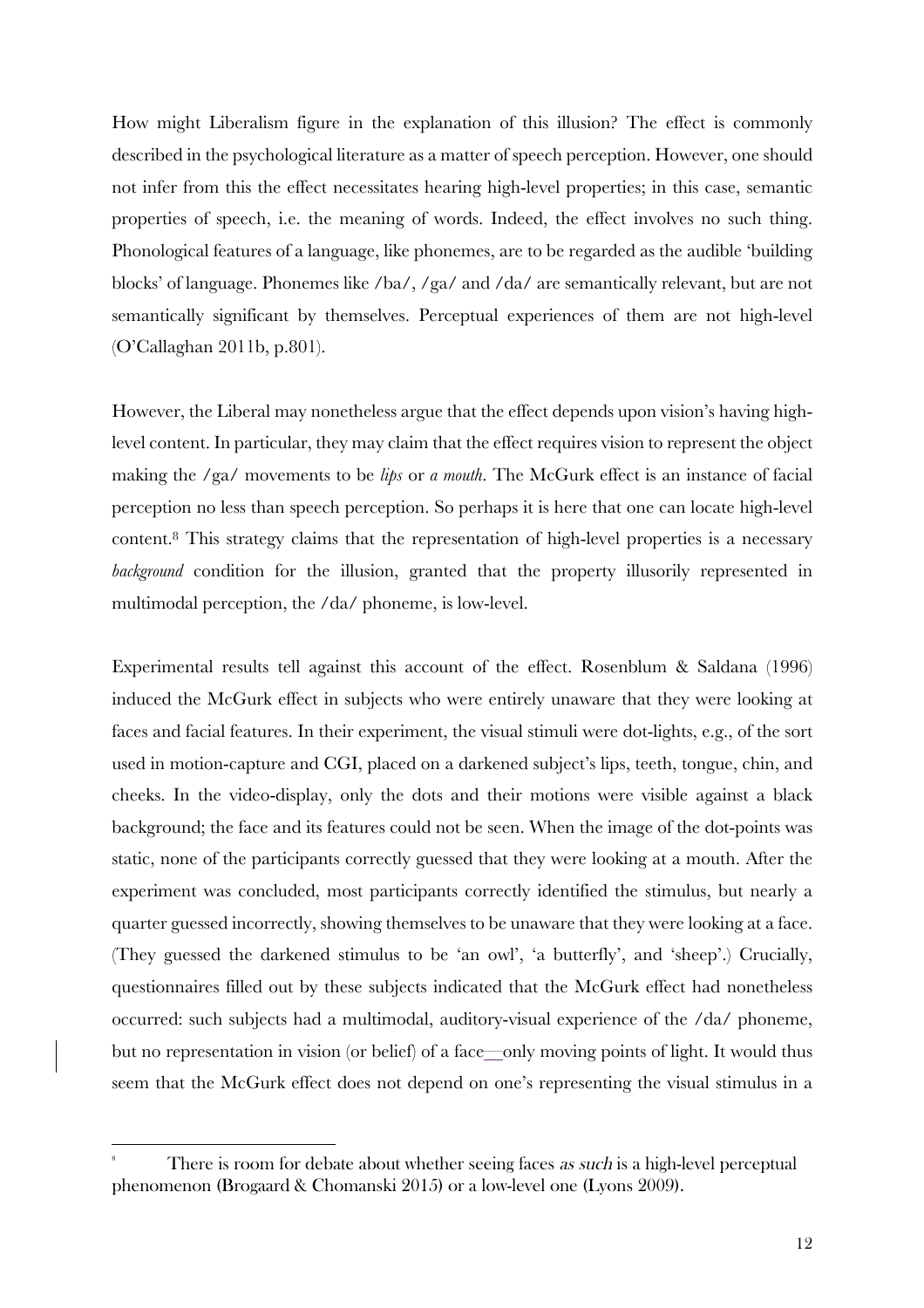high-level way, e.g., as a face. Rather, it simply depends on the visual representation of spatialmotion properties. Such properties are canonically low-level.

## III.ii The Ventriloquist Effect

A second multimodal illusion which features prominently in the experimental literature is the ventriloquist effect (Howard & Templeton 1966), a familiar one in which the sound of a ventriloquist's voice at one location, x, is heard to come from a distinct location, y, by the mouth of their 'dummy.'

Contrary to popular wisdom, this effect does not rely on the ventriloquist 'throwing' their voice. Rather, it involves what psychologists call the 'visual capture of sound.' When the illusion is successful, the dummy's mouth 'captures' the sound of the ventriloquist's voice due, in part, to temporal synchrony between movements of the dummy's mouth and the production of speech by the ventriloquist. The two become crossmodally 'feature-bound' or 'phenomenally fused', at the location of the dummy.

Does this illusion favour Liberalism? On the face of it, one might think the chances are no better than for the McGurk effect. After all, this is an illusion regarding a *spatial* property, i.e. the location of a sound, and spatial properties are paradigm examples of low-level properties. But recall the second route to Liberalism explored in relation to the McGurk Effect: Liberals may claim that the perceptual representation of high-level properties is a necessary, background condition for the illusion and its phenomenal fusion to occur, granted that the property illusory represented at the multimodal level, the sound's spatial location, is itself low-level.

How might this idea be developed? The reasoning might go as follows: the explanation for why visually experiencing a dummy's mouth to move in time with a ventriloquist's speech results in phenomenal fusion is that this is a case of (visual) *facial* perception and (auditory) *speech* perception. That is, the ventriloquist's voice over here is heard to be located over there with the dummy's mouth only because the voice is auditorily represented to have the high-level property 'being speech' (i.e. it is not simply heard as a collection of meaningless tones), while the dummy's mouth is visually represented to have the high-level property 'being a mouth' (i.e. it is not merely a moving object having a certain colour and shape). The two stimuli become grouped in perception only in virtue of them first being visually and auditorily represented as being the kinds of things they are, kinds which naturally go together: a mouth and speech. And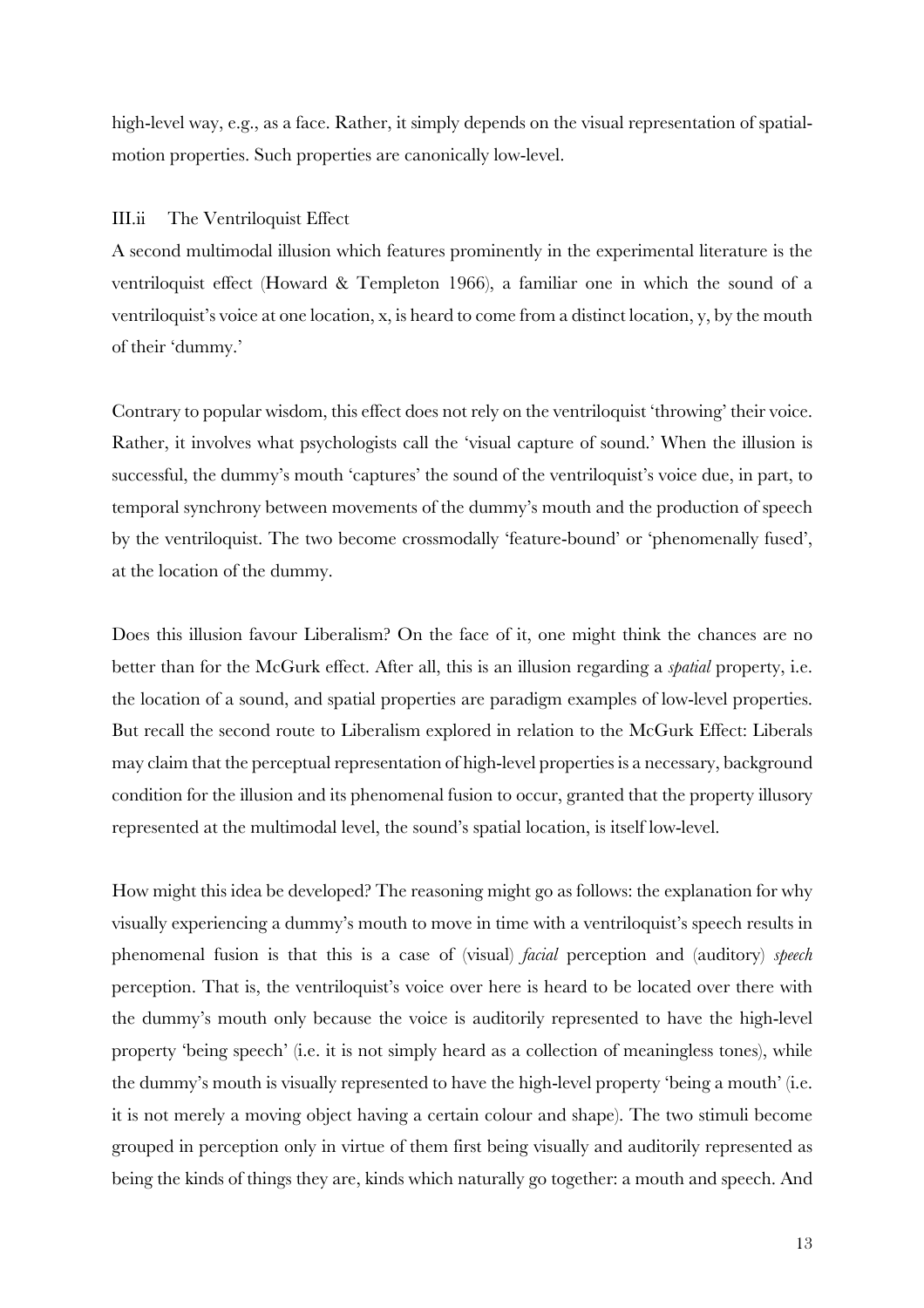so perception represents such high-level properties as 'being speech' and 'being a mouth' as a background condition for the effect.

As promising as the above idea might seem, the empirical literature suggests it to be on the wrong track. For one, the visual capture of sound occurs when auditory stimuli are mere tones and pulses (rather than speech) and are paired with visual stimuli that are simple LED lights (rather than mouths) (Radeau & Bertelson 1976; Bertelson & Radeau 1981). Indeed, psychologists Argiro Vatakis and Charles Spence (2007, p.745) lament the fact that the ventriloquist effect tends to be studied using "arbitrary, or nonmeaningful, combinations of stimuli, such as flashing lights and brief tones" rather than "informationally rich" everyday objects. But the fact that psychologists can induce the ventriloquist effect with non-meaningful audio-visual stimuli is good news for Conservatives. It casts significant doubt on high-level content being a background condition for the illusion.

A potential reply on behalf of the Liberal would be to grant that high-level content isn't necessary for the ventriloquist effect in general, but that in conditions when the auditory stimulus *is* speech, a mouth-like visual stimulus is necessary to capture it, suggesting that representing something as a mouth is required for visual capture of speech. However, the empirical literature doesn't bear this out either. Radeau & Bertelson (1977) found visual capture of speech occurred in situations in which the visual stimulus was lights that flashed in time with speech.

So far we have seen reason to doubt both that the ventriloquist effect involves either the multimodal representation of a high-level property or that high-level perception in unimodal perception is a background condition for the effect. But there is another potential explanatory role for high-level content here, which is as an *enhancer* of multimodal, audio-visual fusion. On this suggestion, high-level content is not necessary for the ventriloquist effect; rather, *when* present, it aids or strengthens the effect.

This conjecture is empirically supported. Consider two experiments in one of the earliest studies of visual capture of sound (Jackson 1953). In one experiment, the visual stimulus was a kettle, an artefact kind, and the audio stimulus was a kettle's whistle, a sound associated with an artefact kind. In another, the stimuli were bells and flashes, non-meaningful stimuli whose pairing is rather more arbitrary. In both, the visual stimuli successfully captured the auditory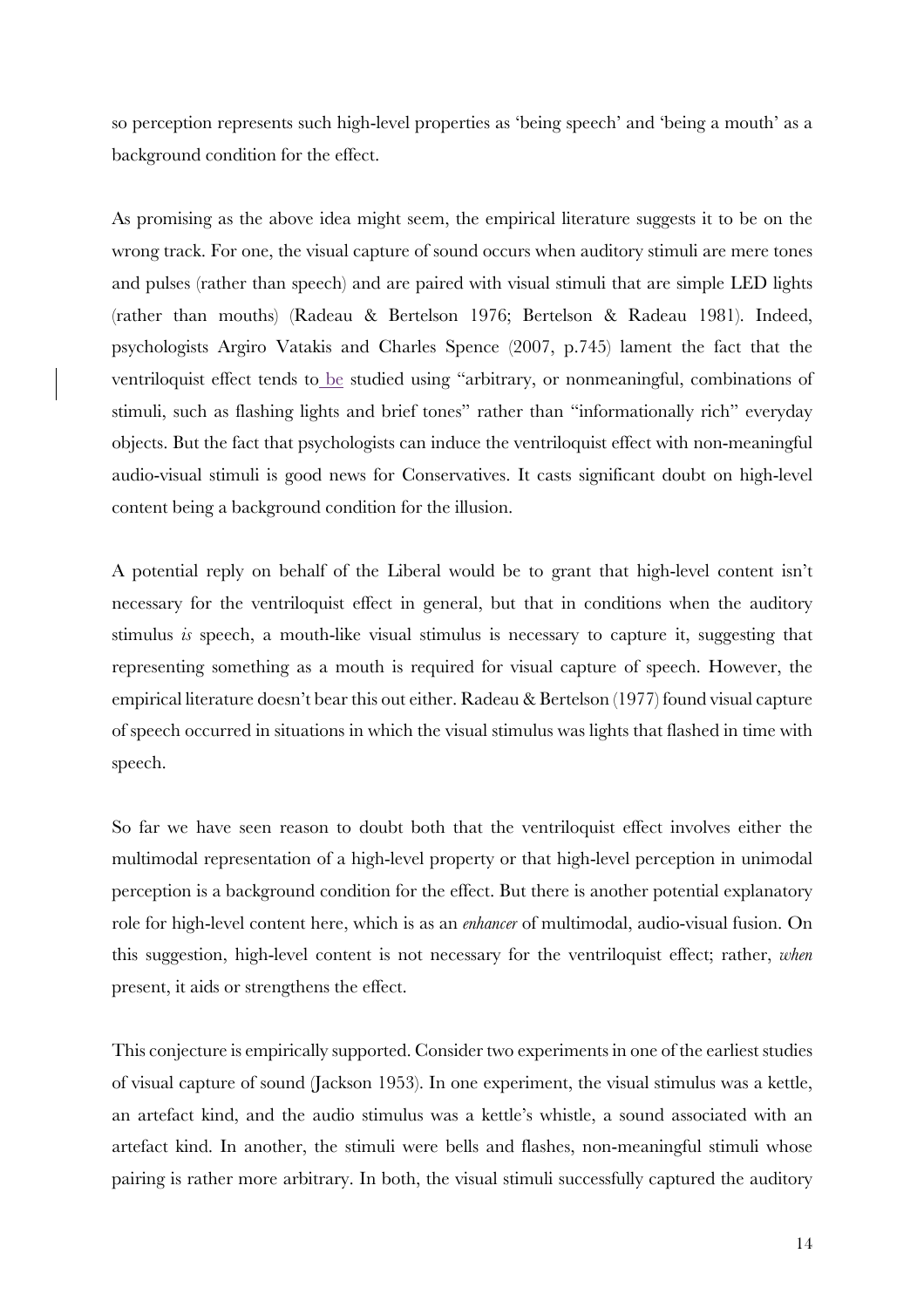stimuli; asked to point to the location of the sound, subjects reliably pointed in the direction of the visual stimulus as opposed to the actual origin of the sound. However, in comparing the results of the pointing tasks across the two experiments, participants appeared to bias audiovisual fusion when the stimuli were kettles and whistles. Asked to point to where the sound (whistle) was coming from, subjects pointed closer to the visual stimulus (kettle) than they did in the flash/bell conditions.

This enhanced strength of response towards familiar, everyday objects versus non-meaningful stimuli in the case of the ventriloquist effect is robust (see Vatakis & Spence 2007). The Liberal line of argument under consideration says that the perceptual systems of subjects in these experiments were biased towards fusing the whistle sound with the kettle because they saw and heard the stimuli in that very way, i.e. *as* kettles and *as* whistles. Granted, had they failed to represent the stimuli in a high-level way, there still would have been a degree of multimodal, audio-visual fusion, as shown by the flash/bell experiment.

Conservatives, however, can give equally plausible explanations of the bias. Everyday stimuli such as kettles and whistles can be considered 'informationally rich' (Vatakis & Spence 2007), relative to non-meaningful stimuli like flashes and tones. This relative richness can be understood as a greater degree of complexity in terms of low-level properties; it need not be analysed as the everyday objects being perceptually represented in Jackson's experiments in a high-level way. Kettles, whistles, mouths, and speech tend to be more intricate and complex with respect to their shapes, colours, pitches, etc. than do mere flashing lights and beeping tones. Audio-visual fusion may not bias everyday stimuli by virtue of perceptually representing them as having high-level properties, but simply by virtue of such stimuli having a greater number of low-level properties (see also Deroy 2015, section 4.2).

How is this conjecture on behalf of the Conservative explanatory? For one, it fits with discussion in the psychological literature of the role of bottom-up factors in effecting audio-visual fusion. For as well as spatial and temporal coincidence playing a key role, another important factor is dimensions of what Spence (2011, p. 972) calls *synaesthetic congruency* between stimuli, where this is precisely a matter of "correspondences between more basic stimulus features (e.g., pitch, lightness, brightness, size) in different modalities." Indeed, there are well-known audio-visual synaesthetic correspondences between such low-level properties as, e.g., hue and pitch, brightness and loudness, and brightness and high pitches. So, when stimuli used to test audio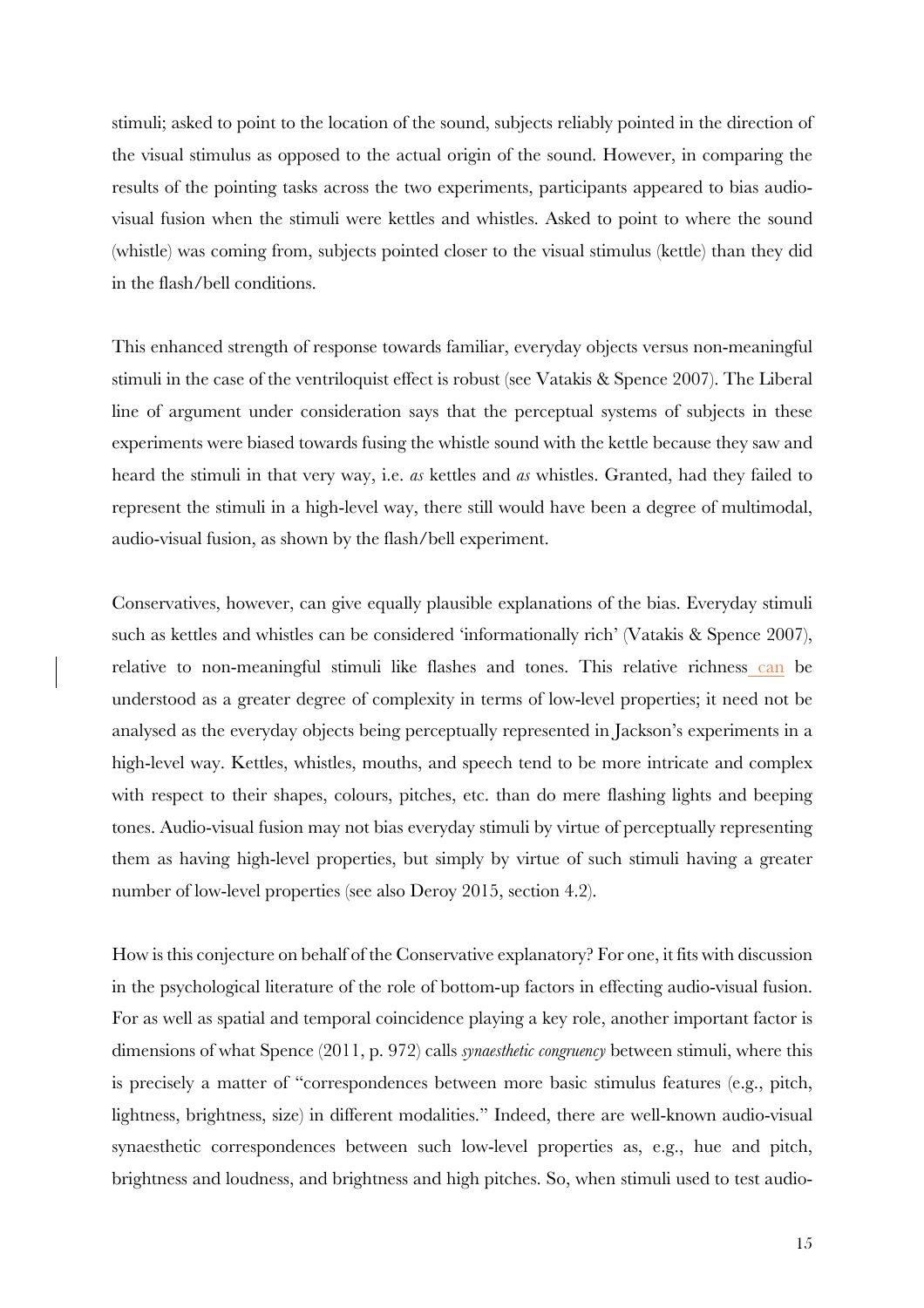visual fusion are relatively numerous in terms of their low-level properties, as everyday objects are, one should naturally expect a greater degree of fusion than when simpler stimuli like tones and flashes are used. Everyday objects, by virtue of having a greater number of low-level properties, present greater opportunities for synaesthetic congruency. And where there is greater congruency between audio-visual stimuli, it is well-known that one's perceptual system is thereby more likely to fuse together such stimuli (Welch & Warren 1980). In addition, since it is plausible that subjects have background beliefs linking whistles to kettles, but not beeps to flashes, Conservatives may argue that the bias subjects exhibit in such experiments towards fusing information from ordinary objects simply reflects a post-perceptual decision bias as to the whistle's spatial location, rather than revealing anything about their actual perceptual experiences (see Bertelson & de Gelder 2004, pp.151-156).

In sum: we have reason to think that the ventriloquist effect is an instance of a broader audiovisual fusion effect that neither produces, nor relies upon, nor is definitively enhanced by, the perceptual representation of high-level properties.

#### **IV. The High-Level Contents of the Rubber Hand Illusion**

The rubber-hand illusion (RHI) (Botvinick & Cohen 1998) is a multimodal illusion in which tactual sensation is referred to a false, rubber hand. While in the ventriloquist effect we find audio-visual fusion, RHI involves a fusion of vision and touch. Subjects have one of their hands placed out of view, and a fake appendage placed before them where their hand would ordinarily be. Subjects are then instructed to visually fixate on the rubber hand while it is stroked with a paintbrush. At the same time, their out-of-sight hand receives matching cutaneous stimulation. Introspective reports and behavioural indicators of proprioception having 'drifted' towards the rubber hand suggest that subjects begin to experience (non-veridically) the stimulating of the rubber hand; the sensations actually occurring on their hand become spatially referred to the fake one. As the title of Botvinick and Cohen's study aptly puts it: the rubber-hand *feels* the touch that the eye sees. As in the case of both the McGurk and ventriloquist effects, the properties represented here multimodally do not seem candidate high-level ones, as again the illusion concerns a non-veridical spatial experience. It remains to be seen whether high-level perceptual contents are, however, a necessary background condition for the illusion to occur.

IV.i RHI on Liberalism and Conservatism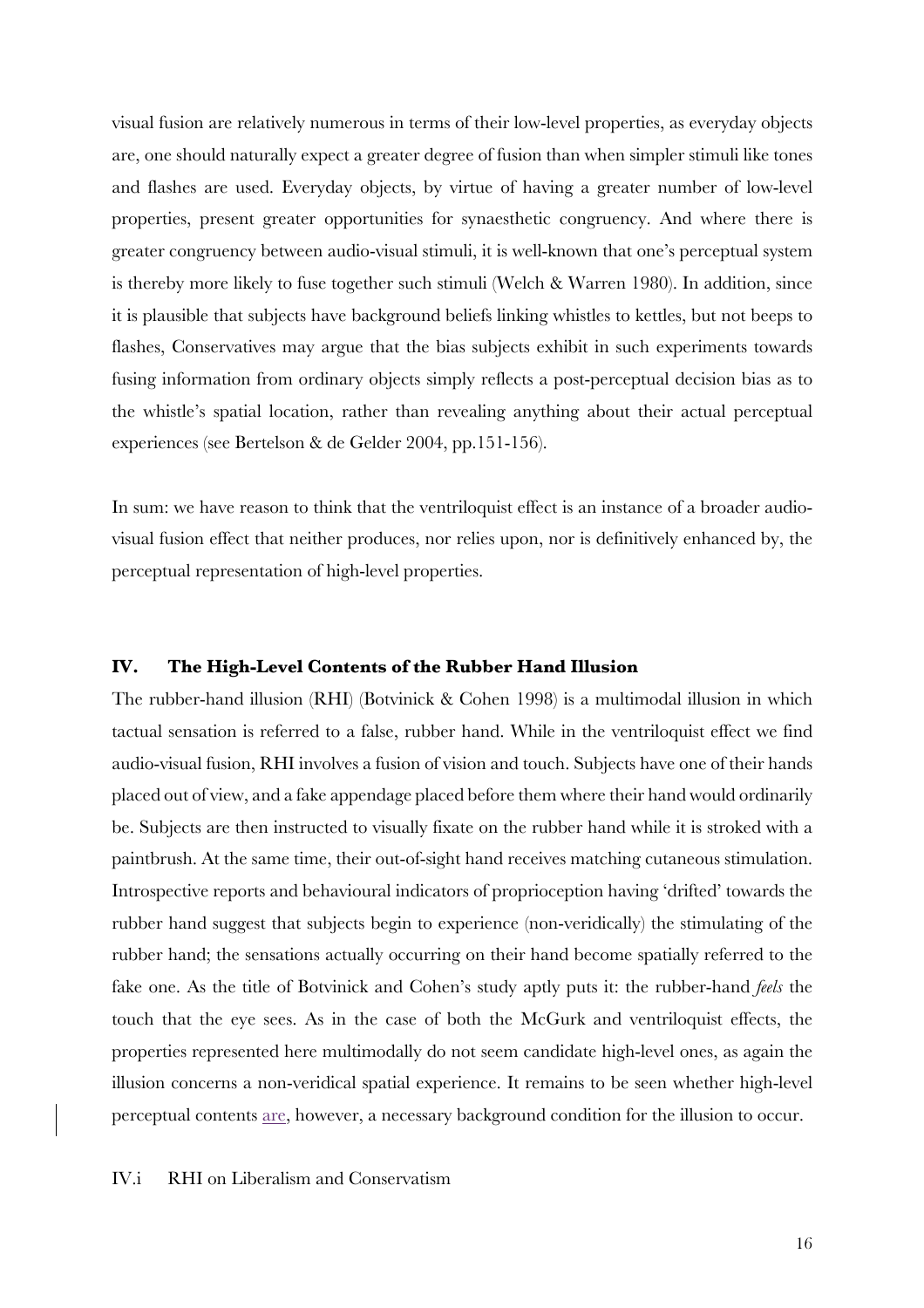RHI can be regarded as an illusion in two interrelated ways. First, RHI involves an illusion of bodily ownership: one proprioceptively senses (non-veridically) the rubber hand from the inside. Second, RHI involves a tactual illusion: the cutaneous stimulation of one's actual hand is felt (non-veridically) to be located on the rubber hand. Indeed, Botvinick and Cohen (1998, p.756) describe the illusion as revealing "a three-way interaction between vision, touch and proprioception." But one might simplify Botvinick and Cohen's description of RHI, referring to it as revealing mere visual-tactual interaction, since proprioception is plausibly necessary for touch to begin with, if not partially constitutive of it (Martin 1992).<sup>9</sup> From this perspective, it is no surprise that RHI is an illusion of both bodily ownership and tactual sensation. For, if proprioception is partly constitutive of touch, then we can picture the proprioceptive illusion of bodily ownership as the factor that causally explains the (non-veridical) referral of tactualcutaneous sensation to the rubber hand.

In approaching the question of whether there is high-level perception in RHI in terms of it being a background condition, let us begin by focussing on the idea that RHI involves an illusion of bodily ownership. A natural way to unpack this idea is to say that RHI involves a non-veridical, proprioceptive representation of the rubber hand as having the property 'mine.' At first glance, this might seem like a candidate high-level property. But that impression should immediately be dispelled. The property 'being mine' is best thought of as a low-level property of proprioception, given that it is ubiquitous, if not definitive, of the modality. It seems precisely the kind of property that, when proprioception is construed as a sense modality (Macpherson 2011; Schwenkler 2013), all would agree upon proprioception as representing.

Let us switch focus now from the content of proprioception in RHI to the content of touch. It is difficult to see on what grounds a Liberal could argue that high-level tactual content is a necessary background condition for RHI. This would be to claim that RHI requires subjects to tactually represent the object stimulating their out of sight hand to be *a brush* or *a paintbrush*, rather than simply representing pressure, textures, vibration, etc. on their skin. This is a fairly

<sup>9</sup> RHI might be regarded as multimodal along several dimensions on the basis that touch itself is not a single sense but is multimodal in its own right. Touch combines experiences of pressure, shape and vibration, as well as temperature, and relies not only on receptors in the skin but also those located in muscles, joints and tendons; touch also seems to lack a dedicated sense organ (see Fulkerson 2016, section 2).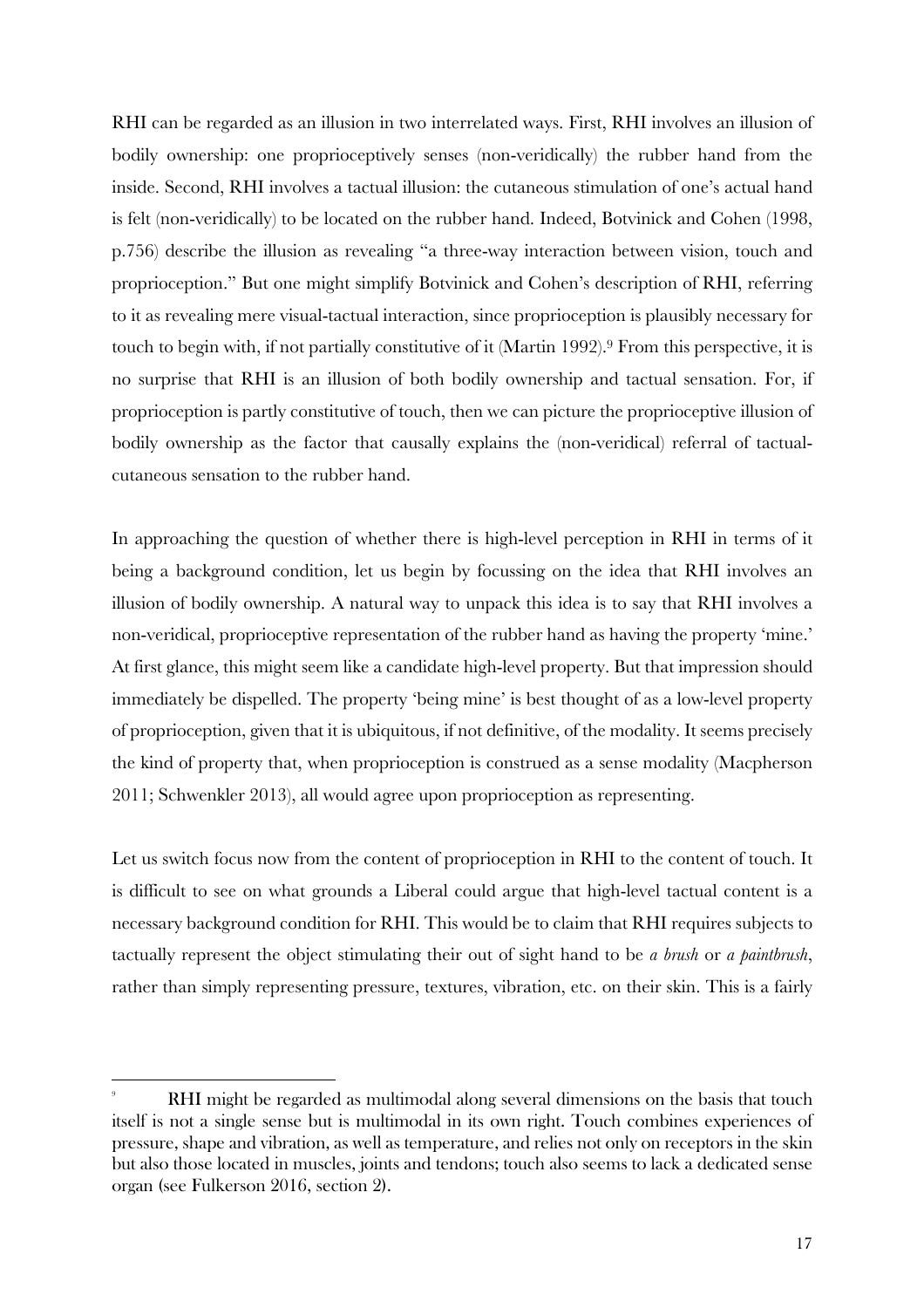implausible suggestion, and so reflection on the content of touch in RHI also fails to motivate the existence of high-level content.

What of the *visual* component of RHI? Here the case for Liberalism begins to look more plausible. To see why, let us contrast how Conservatives and Liberals are likely to construe the visual content of subjects undergoing RHI.

On a Conservative account of the content of vision in RHI, subjects visually represent the rubber hand as having a certain colour, shape, size, spatial location and spatial orientation. In short: it looks to be a wavy-shaped object of a certain colour. This content is likely to be accurate, barring abnormal experimental conditions. Thus, according to Conservatives, the content of vision in RHI is veridical: although vision is a constitutive element of RHI's *multimodality*, RHI is an *illusion* in proprioceptive and tactual content alone.

Liberals, by contrast, are apt to claim that the stimulus rubber object is represented by vision, erroneously, as *a hand*. That is, Liberals are likely to think that the rubber hand is visually represented as not merely an object with a certain size, shape and colour, but as an object which has the high-level property 'being a hand.' The rubber appendage does not have this property—it's not a hand. So, RHI, on Liberalism, is a threefold illusion with misrepresentation in (high-level) visual content as well as in (low-level) proprioceptive content and in (low-level) tactual content.

Putting this together, the crucial matter is that the Liberal thinks of RHI as a multimodal perceptual illusion in which an object is non-veridically seen/proprioceived/tactually-felt to have the property 'my hand.' Vision supplies the 'hand' part of this complex, erroneous content, while proprioception and touch supply the 'mineness.' But for conservatives, RHI is at most a twofold illusion in proprioceptive and tactual content alone. In RHI, on this latter view, nothing is amiss from vision's perspective. In giving conflicting accounts of the extent of misperception in RHI, Conservatives and Liberals cannot both be right. In the remainder of section VI, I shall show why the Liberal account is to be preferred.

## IV.ii RHI and the Liberal's Conjecture

If proprioception drives the referral of tactual sensation from one's actual hand to the rubber hand, then what, in turn, drives that initial, proprioceptive referral? The answer, everyone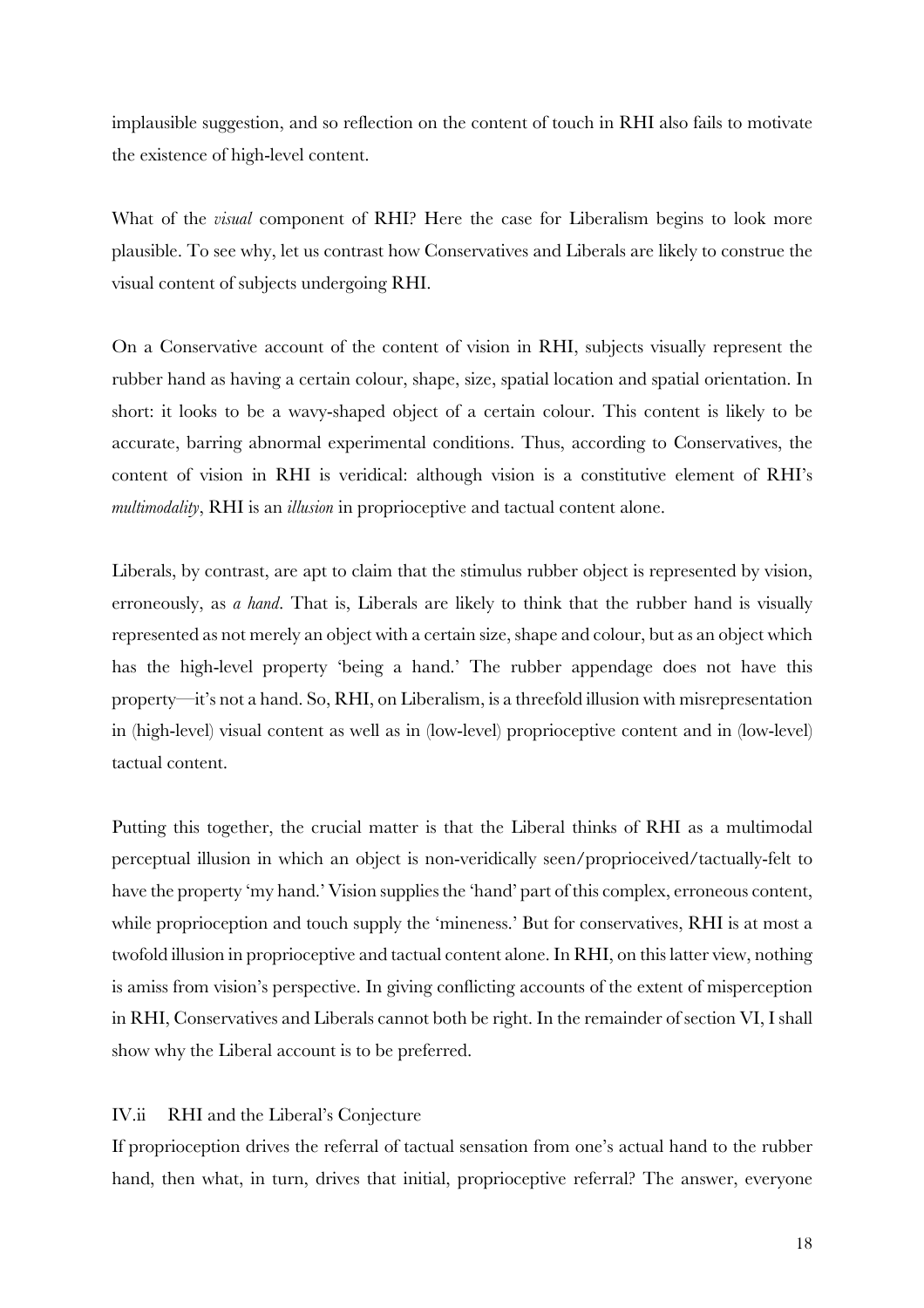agrees, is vision: seeing (not feeling) the rubber hand to be stroked over there, while at the same time feeling (not seeing) one's own hand to be stroked over here, constitutes a conflict of spatial information, similar to the audio-visual conflict in the ventriloquist effect. As often occurs with conflicting spatial information across two or more senses, if one of those senses is vision, then that is what tends to dominate.

Notice that the above sketch explains the tactual-proprioceptive referral wholly in terms of perceptually low-level properties, i.e. conflicting spatial information generated by temporally synchronous visuo-cutaneous stimulation. But the Liberal should insist that there is an additional explanatory factor at work. Given that they are apt to think of RHI as involving visual misrepresentation of the rubber object as being an actual hand, they surely ought to exploit this as a partial explanation of the tactual-proprioceptive referral. That is, the Liberal should be inclined to say that the tactual-proprioceptive referral occurs, in part, because the rubber appendage is visually represented as being a hand (in addition to its being represented as having the low-level properties just mentioned). Why would that be explanatory? The answer is that if the property 'being a hand' is visually attributed to the rubber appendage, then the visual system would be classifying the stimulus as a body part, something that is apt to be proprioceptively perceived and which is a suitable object of tactual-proprioceptive experience. Thus, the candidacy of the rubber appendage for tactual-proprioceptive experience is a product of it being seen in a high-level way. Call this 'the Liberal conjecture.'

It is important at this point to note that a number of bottom-up factors, which involve perceptually low-level properties, are necessary for RHI. These don't simply include the synchronous tactual stimulation of one's actual hand and visual experience of the fake appendage receiving spatially competing stimulation. There must also be congruency between the subject's hand and the rubber appendage in terms of rotation and orientation (Farnè et al. 2000) and there must be left-hand/left-rubber-hand congruency (or right-hand/right-rubberhand congruency, as the case may be) (Tsakiris & Haggard 2005). Unless these perceptually low-level conditions are in place, RHI fails. By contrast, colour is a low-level property that matters little, since RHI is not constrained by whether the rubber hand matches subjects' skin tone (Farmer et al. 2012). Thus, the Liberal conjecture is not that visually representing the rubber stimulus (erroneously) to be a hand, even while receiving synchronous visuo-cutaneous stimulation from the experimenter, is *sufficient* for RHI. The conjecture is only that it is a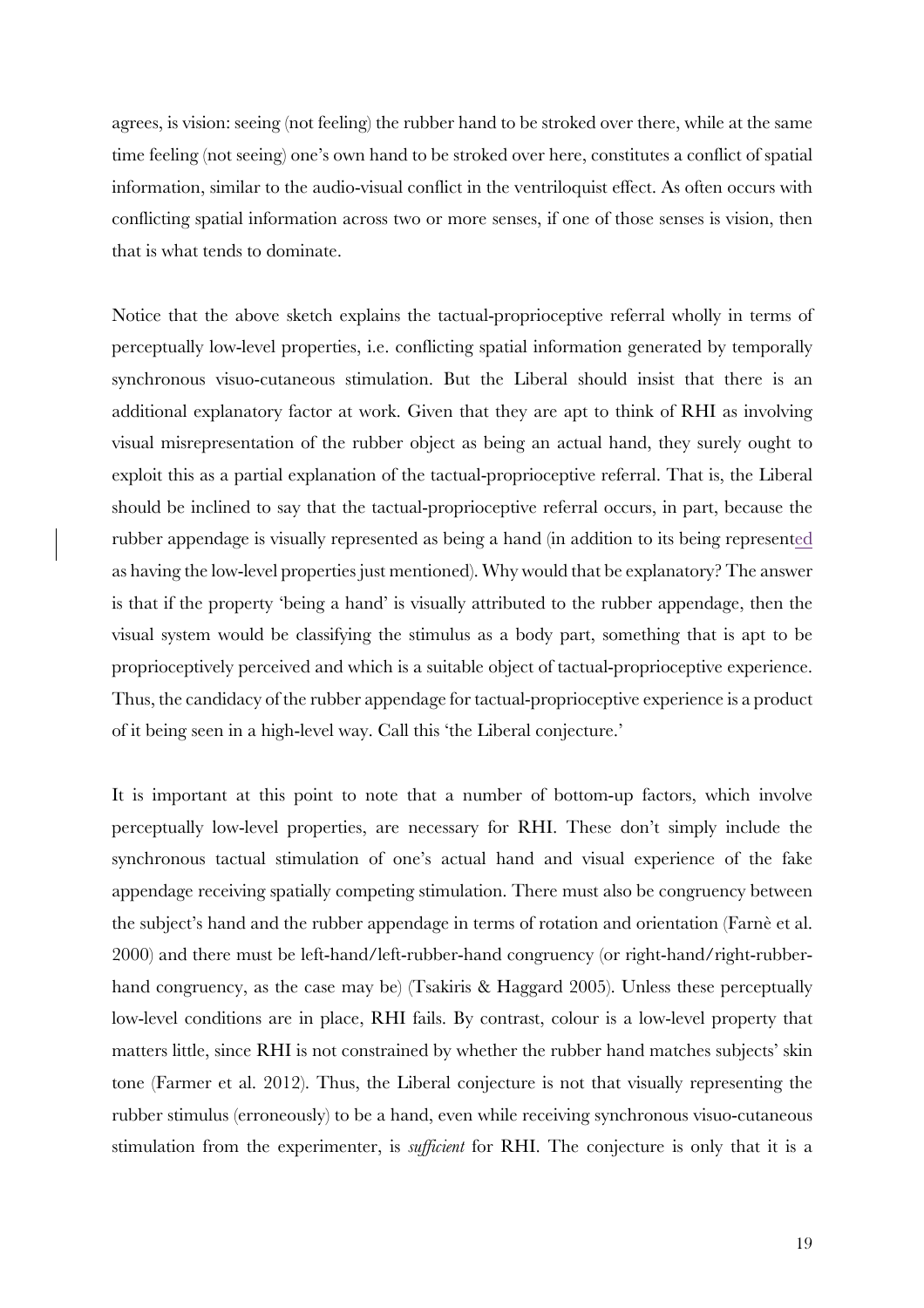necessary one, along with the perceptual representation of the above-mentioned low-level properties.

## IV.iii Empirical Support for the Liberal's Conjecture

The Liberal's account of the extent of misperception in RHI is that there is misperception not just in tactual-proprioceptive content, but in visual content as well—the rubber stimulus *looks* to be a hand—something the Conservative will deny. The Liberal conjecture being explored here is that this is necessary to explain why the stimuli object is then felt (non-veridically) to be one's own hand. On this view, high-level visual content is a necessary background condition for the illusion.

Naturally, Conservatives will deny the Liberal's conjecture and will insist that only the perception of low-level properties is fully sufficient for RHI. Worryingly for the Liberal, early studies of RHI suggest that Conservatives may get their wish. Indeed, one of Botvinick & Cohen's (1998, p.756) initial claims about RHI was that "intermodal matching" is a "sufficient" condition for the tactual-proprioceptive referral; what they likely have in mind is synchrony in terms of visuo-cutaneous stimulation, a perceptually low-level phenomenon which, if fully sufficient for RHI, would leave no room for the Liberal conjecture.

But the idea that RHI can be explained solely in terms of bottom-up, low-level factors, is now widely rejected. More recent, experimental results suggest that RHI requires top-down influences and that bottom-up, stimulus-driven cues, while necessary, are insufficient (De Vignemont, et al. 2006; Haans et al. 2008; Tsakiris & Haggard 2005; Tsakiris et al. 2008; Tsakiris et al. 2010). A recent review is emphatic on this matter:

Converging evidence from RHI studies, studies on visuo-tactile extinction on neuropsychological patients, and neurophysiological studies on monkeys suggests that correlated multisensory stimulation and spatial proximity are *necessary but not sufficient* for the integration of a visual stimulus to peripersonal space or for the experience of ownership during the RHI. (Tsakiris 2010, p.706, emphasis my own)

This appears to be good news for the Liberal, since this is exactly what they are likely to claim. They will likely say that RHI requires something extra, over and above the representation of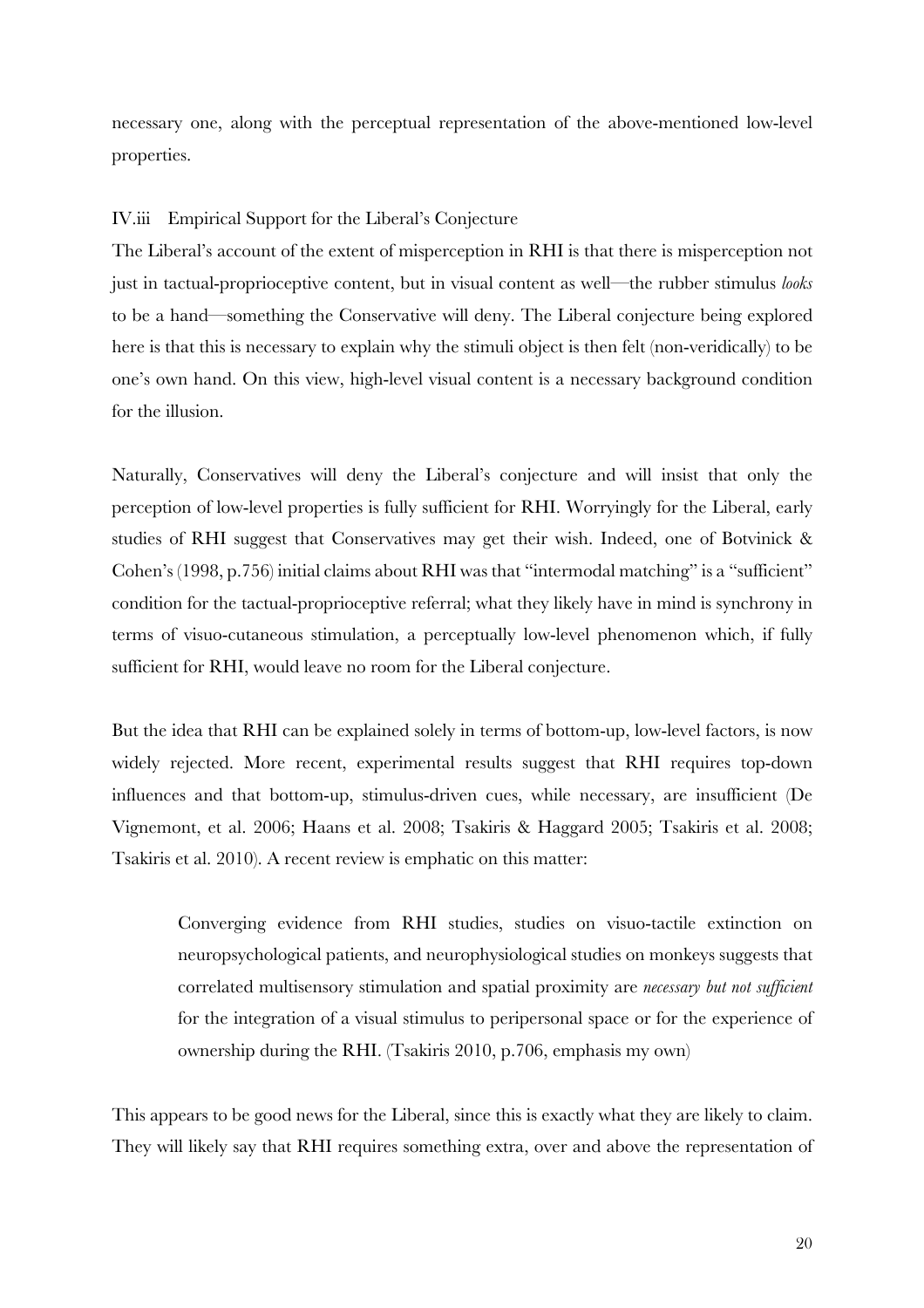low-level properties, and they say precisely what that something is: visually representing the instantiation of the natural kind 'being a hand.'10

This is only to suggest that the Liberal may be on the right track. Can one find further support for the Liberal conjecture? One way to settle the matter more decisively would be to consider a prediction that the conjecture generates: when the physical stimulus used to induce the illusion is not apt to be seen to be a hand, there will be no RHI. Strikingly, vindication of this prediction can be found in three recent studies of RHI.

First, in Tsakiris & Haggard (2005), RHI failed when the visual stimulus was a wooden stick. Similarly, Kalckert et al. (2019) failed to induced RHI using a balloon. Clearly, neither stimulus is a good candidate for being visually represented as a hand. So, from the perspective of the Liberal, it is entirely unsurprising that such studies would fail to induce RHI: sticks and balloons, unlike hands, aren't represented by vision as falling under any kind whose instances are suitable objects for being proprioceptively sensed. The fact that tactual-proprioceptive referral failed in such conditions is as exactly as the Liberal conjecture predicts.

Third, in the experiments conducted by Tsakiris et al. (2010), a number of stimuli were used, beginning with a wooden plank, and progressively modifying the stimulus' shape across experiments so that it became more hand-like (see Figure 1). Crucially, of the stimuli depicted in Figure 1, only stimulus 5 induced RHI. Not even stimulus 4 was sufficient. Again, the Liberal has an explanation: only stimulus 5 was seen by subjects *to be a hand*. This is a plausible since, on the face of it, only stimulus 5 is uncontroversially visually passable, without further contextual information, e.g., jewellery, as being a hand.11 No surprise, the Liberal will think:

 $10$  Liberals need not, and probably should not, say that this is the only top-down factor. The aforementioned psychologists who claim that top-down factors are necessary for RHI typically have in mind the subject's body schema. It should be stressed that this need not be at odds with the idea that RHI involves seeing the rubber stimulus to be a hand. Indeed the two claims may well be complimentary insofar as seeing the rubber stimulus in this high-level way could be responsible for schema-incorporation, or vice versa. I leave exploration of this idea for another occasion.

<sup>11</sup> It is plausible that with further contextual information stimulus 4 would be seen to be a hand, e.g., if jewellery and/or a watch were appropriately placed on it. Also, one is perhaps more likely to think that stimuli 3 and 4 are visually passable as hands when the stimuli are lined up together and seen concurrently with stimulus 5, as in the figure. But this was not the viewing condition of subjects in these experiments.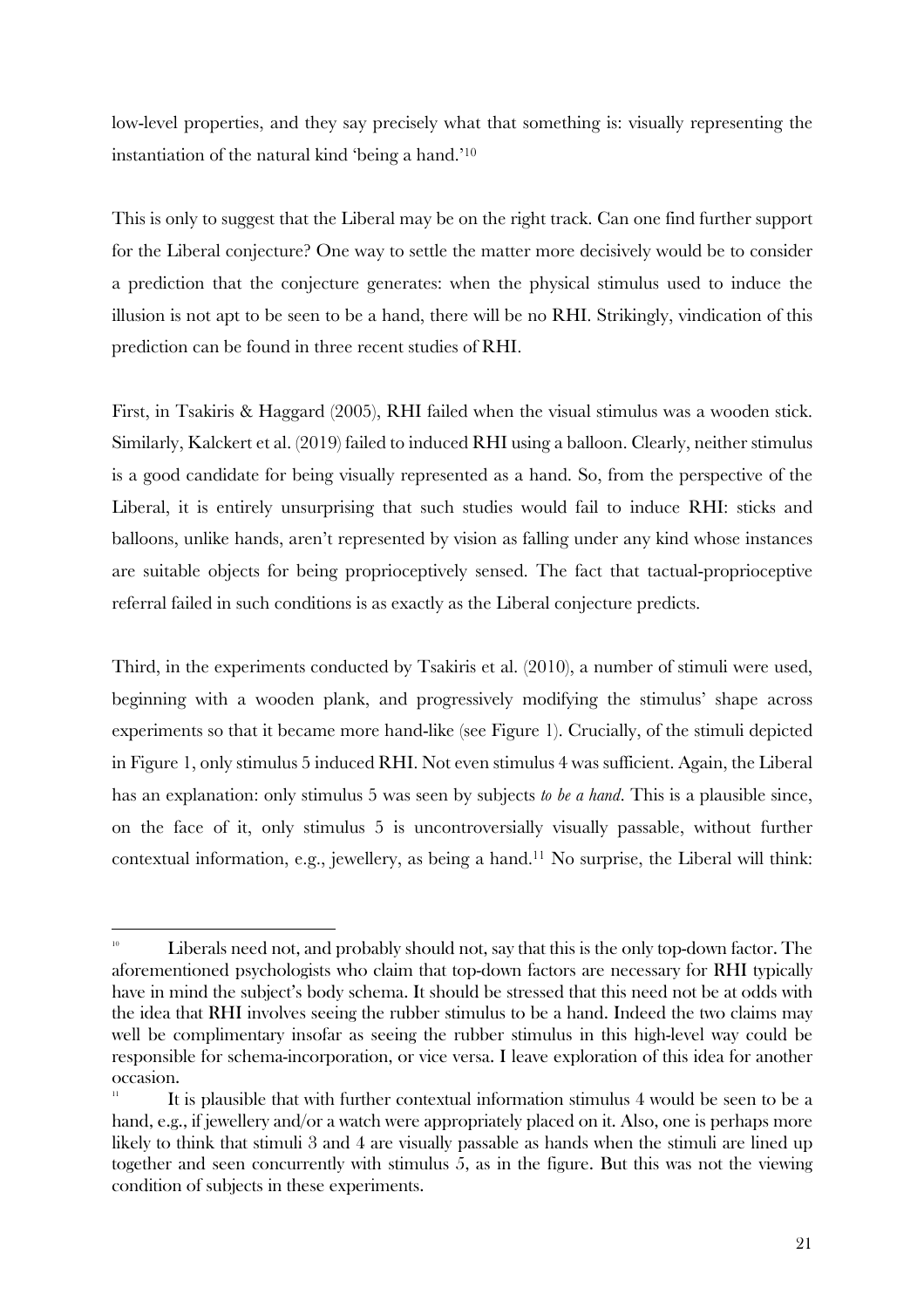only stimulus 5 could induce RHI, since only that stimulus, in being apt to be seen to be a hand, could confer vision with content sufficient to fool tactual and proprioceptive awareness.



**Figure 1.** Stimuli used in Tsakiris et al. (2010)

Conservatives, by contrast, ought to be deeply puzzled by the results of Tsakiris & Haggard (2005), Kalckert et al. (2019) and Tsakiris et al. (2010). According to Conservatives, nothing can look to be a hand. Here's the rub: then why is it that only visual stimuli exceptionally similar to hands trigger RHI? We ought to be able to deduce from Conservativism some minimally explanatory claim about why RHI failed in these experiments, in the way that we have deduced from Liberalism a very clear answer on this matter. But the Conservative comes up short. Indeed, the Conservative is at risk of taking it to be a brute fact that only an exceptionally narrow range of groupings of low-level properties, 'gestalts', can refer proprioceptive and tactual content in RHI. However, this is far from satisfying, since it is unlikely to be by fluke that these suitable gestalts are identical to the visual gestalts typical of hands. This would amount to simply taking it for granted that visual experience of the rubber hand's size and shape properties does, whereas visual experience of other stimuli's size and shape properties does not, refer the tactual-proprioceptive sensation. Moreover, in pursuing this line of reply, the Conservative would risk ignoring the previously mentioned fact that RHI is partially effected in a top-down manner, since the low-level gestalts that they will appeal to are perceptually represented in a purely bottom-up way. Neither this, nor the explanatory paucity of the Conservative view regarding why RHI fails in the above three experiments, are acceptable. Hence RHI lends support to Liberalism.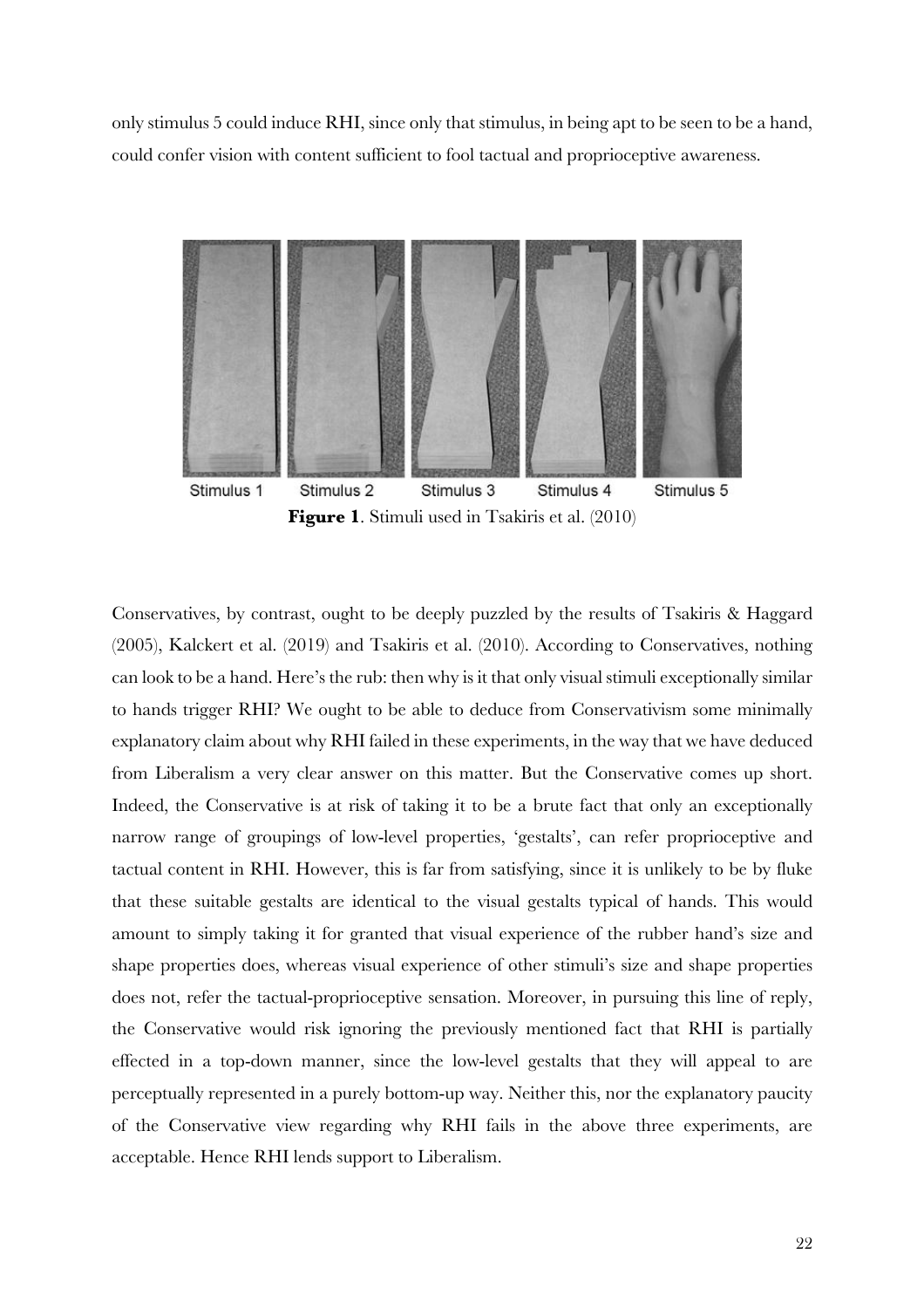Another potential reply would be for the Conservative to concede that the rubber hand has to be represented as a hand at some level for RHI to occur, but insist that this representation is not at the level of conscious perceptual experience. Read one way, e.g., as claiming that the rubber hand is represented as a hand in belief, the reply has no credibility; subjects are not fooled into thinking the stimulus is an actual hand. Read another way, e.g., as claiming that the rubber hand is represented as a hand in *unconscious* perceptual experience, the reply is more credible, but is a significant concession to Liberalism, if not an outright abandonment of Conservatism; Liberals, for consistency's sake, may take their thesis to be about both conscious and unconscious perception and not merely the former. Setting the matter of consistency aside, Conservatives would still owe a compelling story about why the property 'being a hand' can only be represented by perception unconsciously and not also consciously.

A third potential reply would be for Conservatives to claim that the narrowness of the range of gestalts capable of inducing RHI is not a brute fact, but is explained by the further fact that tactual-proprioceptive sensation can only be referred from one's actual hand to an object very much visually like it in terms of low-level properties. But this does nothing to help remove the mystery surrounding the Conservative account of RHI failure in the above three experiments. Without some representation in the subject's psychology of the rubber hand *as a hand* it is still inexplicably brute why such referral should occur simply on the basis of visually experiencing a gestalt that happens to be similar to those of actual hands, but which is not, in addition, represented as being in any way hand-related from the subject's point of view. As discussed in the paragraph above, there seem no plausible options for the Conservative to identify as the bearer of the relevant 'hand' content.

The Liberal's account of RHI gains a measure of further support insofar as it predicts that somatoparaphrenic subjects will be strongly susceptible to the illusion. Such subjects have reduced feelings of ownership for their bodies and typically have weakened proprioception (Vallar & Ronchi 2009). As such, they seem all the more likely to have their tactualproprioceptive sensations dominated by the conflicting visual information that occurs in RHI. This prediction appears vindicated by at least one study of RHI in a somatoparaphrenic subject (Van Stralen et al. 2013). Strikingly, the subject reported feelings of ownership for the rubber hand simply when looking at it, prior to the onset of tactual-cutaneous stimulation. The Liberal has a partial explanation for this surprising result: the stimulus was being seen to be a hand, i.e.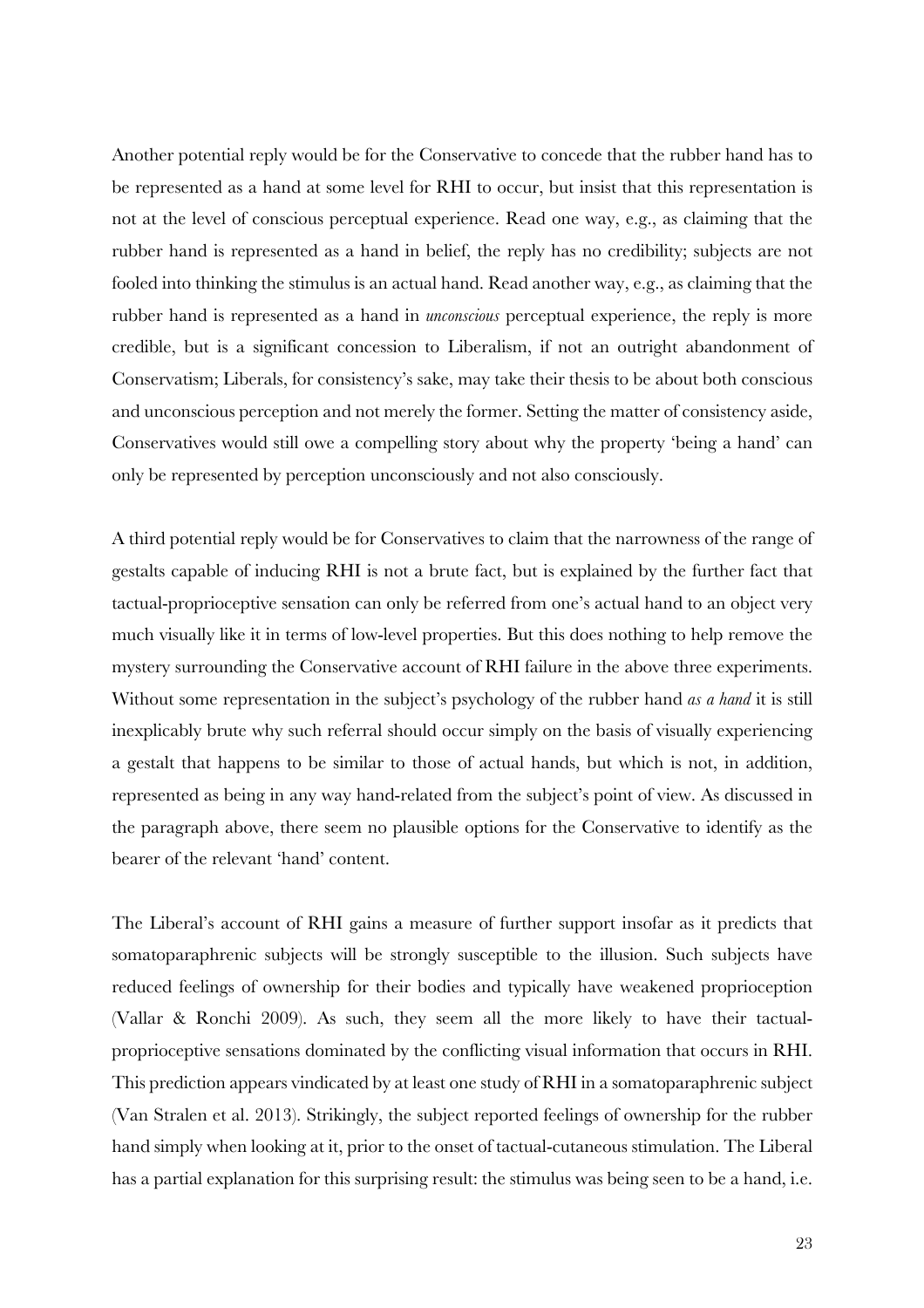a body-part, something apt for ownership, hence why a somatoparaphrenic subject reported feelings of ownership towards it, even before tactual stimulation.12 Unless they saw the rubber appendage as a hand, their having feelings of bodily ownership for it would appear unexplained. This is precisely how matters stand on Conservativism.

# **V. Feeling What's Not There**

<u> 1989 - Johann Barn, mars ann an t-Amhain Aonaich ann an t-Aonaich ann an t-Aonaich ann an t-Aonaich ann an t-</u>

Frederique De Vignemont (2014) has recently developed an argument that seems to show that RHI cannot support Liberalism. De Vignemont considers whether the possession of a sortal concept, in perception or cognition, is necessary for RHI. (Sortal concepts are typically thought to be constituents of high-level perceptual content.) They write:

[I]n the Rubber Hand Illusion, it seems unlikely that the participants feel that their hand is F, see that the rubber hand is F, erroneously judge that their rubber hand is their own hand, and then only integrate what they feel with what they see. It may rather be the reverse. Participants do not identify the rubber hand as their hand and then experience the illusion; rather, they experience the illusion and only then do they judge as if the rubber hand were their hand. The identification of the rubber hand as one's hand is not a prerequisite of visuo-somatosensory binding; it is a consequence of it. (2014, p.144)

But it is important not to misconstrue the Liberal conjecture. Liberals are likely to think that subjects in RHI perceptually represent the rubber stimulus as having the multimodal, erroneous content 'my hand', with proprioception and touch supplying the 'mineness' and vision supplying the 'handness.' This is to agree with De Vignemont that the illusion of ownership occurs prior to the identification of the hand as '*my* hand.' But it is to disagree that what follows is that sortal concepts are not involved in such multimodal fusion. What De Vignemont does not consider is whether participants first erroneously identify via perception the stimulus to be '*a* hand' (granted they do not first identify it as '*my* hand', at least not prior to the illusion having occurred and the integration of vision with proprioception and touch).

 $\frac{12}{12}$  Again, one shouldn't forget about various bottom-up factors needing to be in place as well. After all, somatoparaphrenic subjects do not have feelings of bodily ownership for each and every hand they observe in everyday life.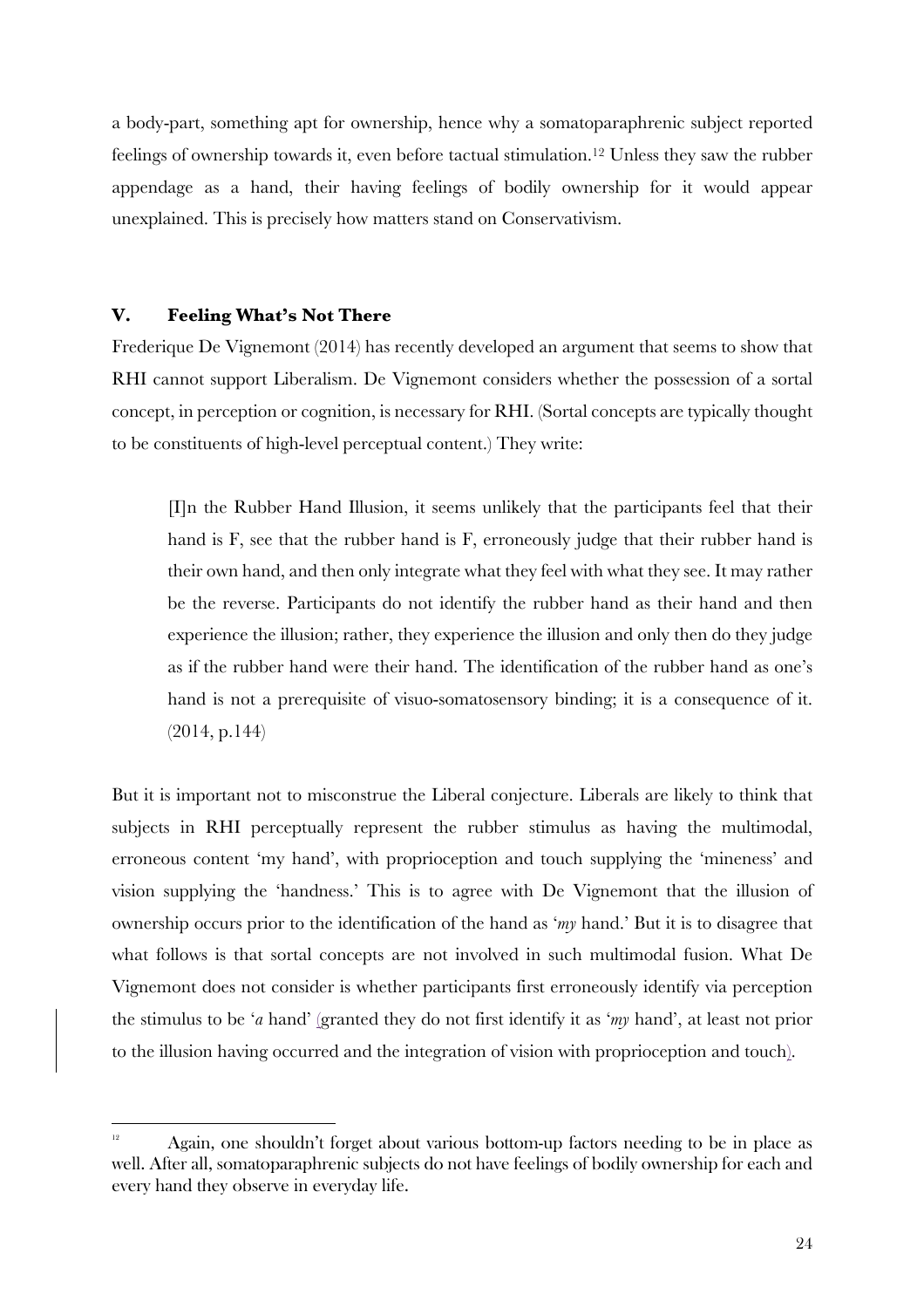Moreover, De Vignemont mentions some RHI experiments that seem to pose a problem for views of RHI along the lines of Liberal conjecture. Notably, Guterstam et al. (2013) elicited the illusion in the absence of any stimuli, referring tactual sensation into empty, peripersonal space. The effect was that participants felt as if they had an invisible hand, yet in the absence of stimuli that could be visually represented as a hand.

What can the Liberal say about this? Worryingly for them, Guterstam et al. (2013) are not alone in inducing RHI via non-bodily stimuli. For instance, Armel & Ramachandran (2003) referred tactual-proprioceptive feedback to the corner of a table, and Ramachandran & Hirstein (1998) referred it to a shoe. However, the Liberal may take heart from the fact that these results are not widely replicated, indeed the former never so (Ma & Hommel 2015, p.76). Indeed, it is striking that Guterstam et al. (2013) failed to induce RHI when using a wooden box as stimulus. This is entirely in line with the results of Tsakiris & Haggard (2005), Kalckert et al. (2019) and Tsakiris et al. (2010) and which were marshalled above as having the potential to vindicate the Liberal conjecture. Insofar as the replicability of Guterstam et al. (2013)'s own results remain to be seen, we don't have here a knock-down objection to the Liberal conjecture. There is also a further question about whether to type this illusion as a variety of RHI or whether to type it as its own *sui generis* 'invisible hand' illusion.

Less defensively, grant that Guterstam et al. (2013) have shown that RHI can be induced in a purely bottom-up manner, via the perception of low-level properties alone. The fact that RHI can be so induced when no physical object is present does not show that it can also be induced in a purely bottom-up, low-level manner when a physical object *is* present, without any need of high-level content. Again, the results of experiments by Tsakiris & Haggard (2005), Kalckert et al. (2019) and Tsakiris et al. (2010) seem to confirm precisely this: low-level, bottom up, stimulus-driven cues are insufficient for RHI *when the visual stimulus is a physical object*. The fact that they may be sufficient when no physical object is present is therefore not to the point.

#### **VI. Conclusion**

Reflection on RHI suggests two conclusions. First, that high-level properties figure in perceptual content. Second, that Conservatives who claim that a consequence of the Liberal view is an intolerable broadening of the scope of perceptual illusions, particularly from the perspective of perceptual psychology, should pursue other arguments against the view.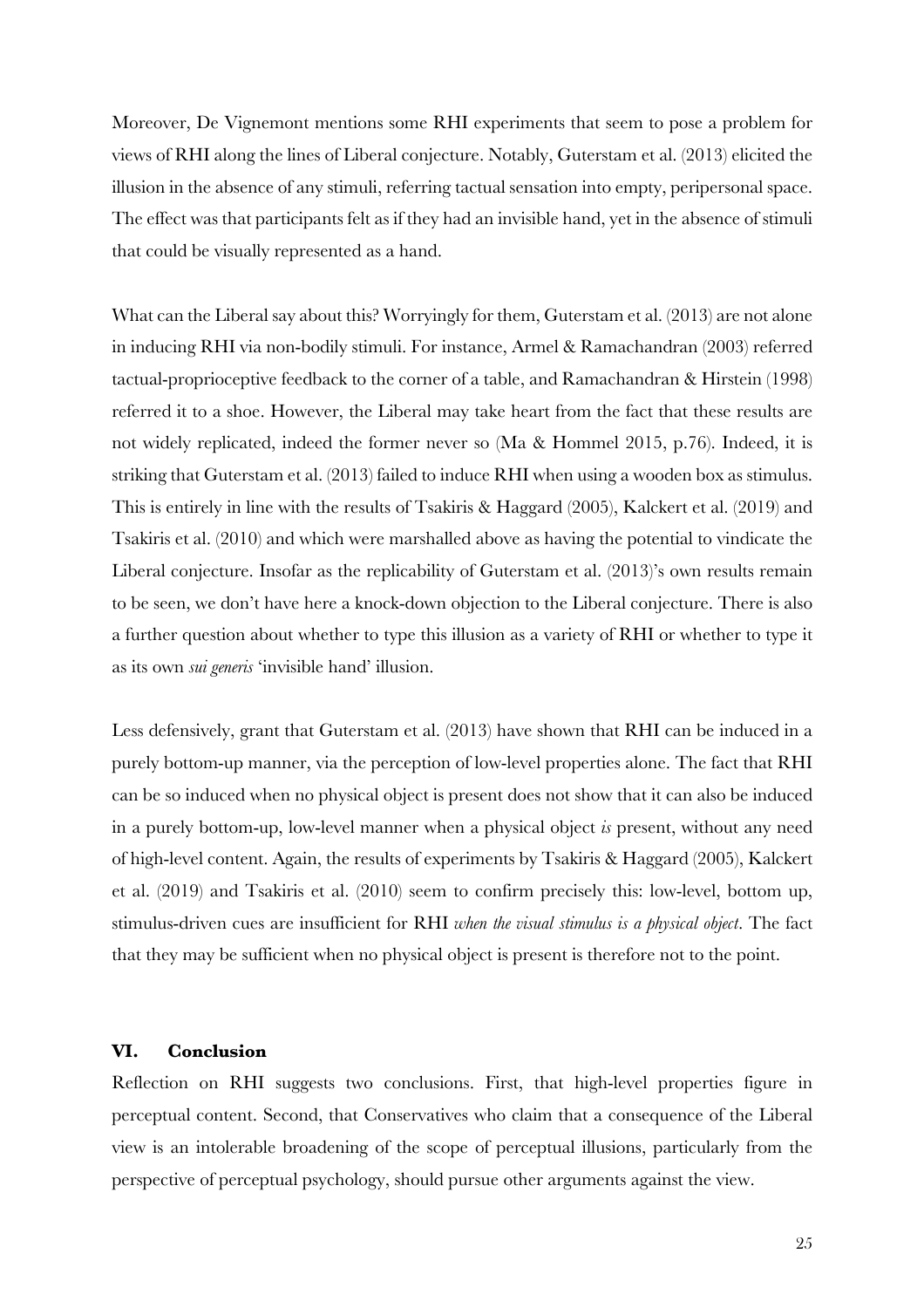#### **References**

- Amoore, J. (1977). "Specific Anosmia and the Concept of Primary Odors." *Chemical Senses* 2 (3): 267-281.
- Audi, R. (2013). *Moral Perception*. Princeton University Press.
- Batty, C. (2011). "Smelling Lessons." *Philosophical Studies* 153: 161-174
- Bayne, T. (2009). "Perception and the Reach of Phenomenal Content." *Philosophical Quarterly* 59 (236): 385-404.
- ---------. (2014). "The Multisensory Nature of Perceptual Consciousness." In. D. Bennett & C. Hill (eds.) *Sensory Integration and the Unity of Consciousness*. MIT Press.
- ----------. (2016). "Gist!" *Proceedings of the Aristotelian Society* 16 (2): 107-126.
- Bengson, J. (2013). "Presentation and Content A Critical Study of Susanna Siegel. The Contents of Visual Experience." *Noûs* 47(4) : 795–807.
- Bedford, F. (2001). "Towards a General Law of Numerical/Object Identity." *Cahiers de Psychologie Cognitive* 20 (3-4): 113-175.
- Bertelson, P. & Radeau, M. (1981). "Cross-modal Bias and Perceptual Fusion with Auditory-Visual Spatial Discordance." *Perception and Psychophysics* 29: 578-584.
- Bertelson, P. & de Gelder, B. (2004). "The Psychology of Multimodal Perception." In C. Spence & J. Driver (eds.) *Crossmodal Space and Crossmodal Attention*. OUP.
- Block, N. (2014). "Seeing-As in the Light of Vision Science." *Philosophy and Phenomenological Research* 89 (1): 560-572.
- Botvinick, M. & Cohen, J. (1998). "Rubber Hands 'Feel' Touch that Eyes See." *Nature* 391: 756.
- Byrne, A. (2009). "Experience and Content." *Philosophical Quarterly* 59 (236): 429-451.
- Byrne, A. & Siegel, S. (2016). "Rich or Thin?" In B. Nanay (ed.), *Current Controversies in Philosophy of Perception*. Routledge.
- Brewer, B. (2011). *Perception and its Objects*. OUP.
- Briscoe, R. (2015). "Cognitive Penetration and the Reach of Phenomenal Content." In A. Raftopoulos & J. Zeimbekis (eds.), *The Cognitive Penetrability of Perception*. OUP.
- -----------. (2016). "Multisensory Processing and Perceptual Consciousness: Part I." *Philosophy Compass* 11 (2): 121-133.
- Brogaard, B. (2013a). "Do We Perceive Natural Kind Properties?" *Philosophical Studies* 162 (1): 35-42.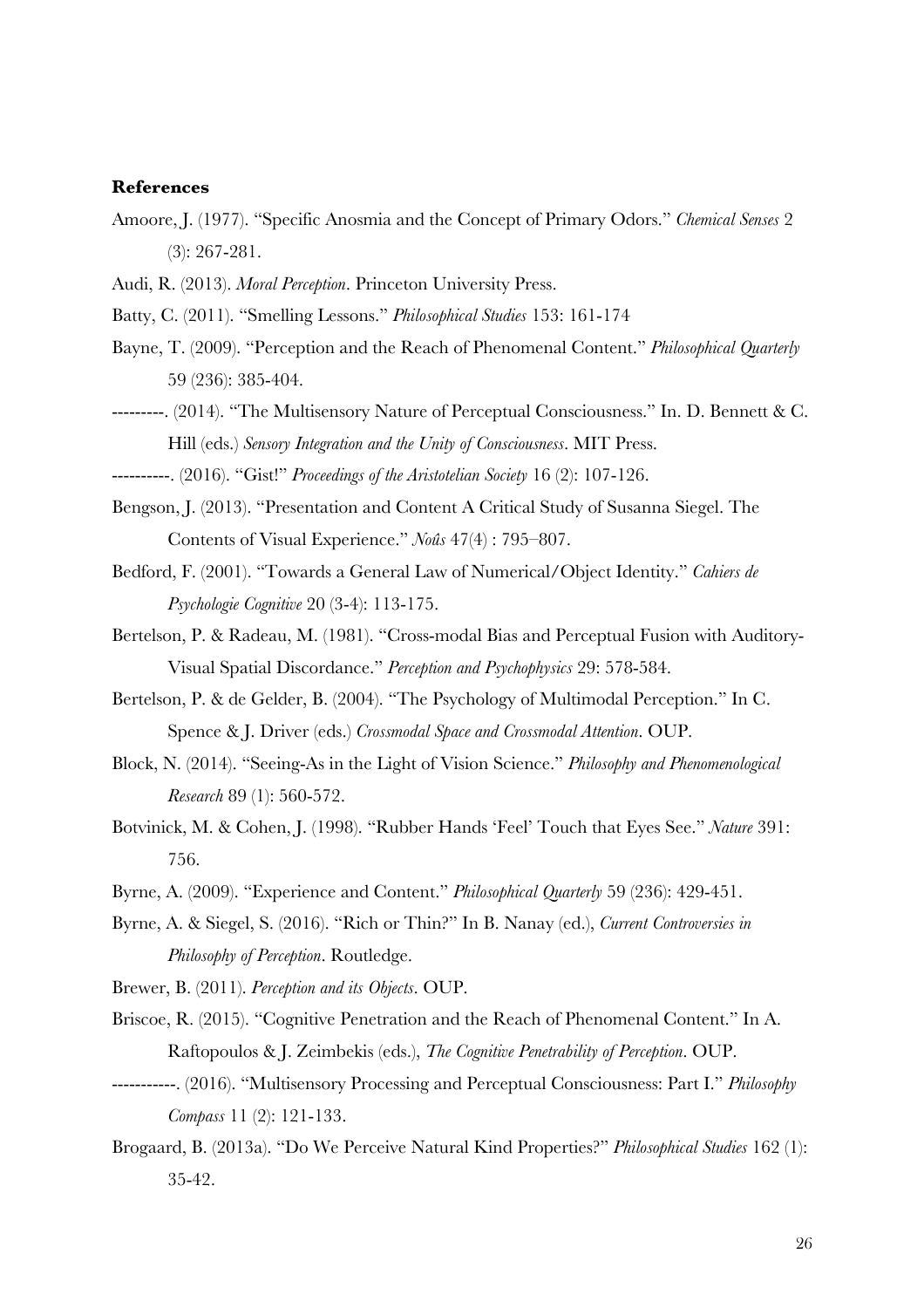- ----------. (2013b) "Phenomenal Seemings and Sensible Dogmatism." In C. Tucker, (ed.) *Seemings and Justification*. OUP.
- ----------. (2018). "In Defense of Hearing Meanings." *Synthese* 195 (7): 2967-2983
- ----------. (2016). "Perceptual Appearances of Personality." *Philosophical Topics* 44 (2): 83-103.
- Brogaard, B. & Chomanski, B. (2015). "Cognitive Penetrability and High-Level Perception." *Pacific Philosophical Quarterly* 96 (4): 469-486
- Calvert, G, Spence, C. & Stein, B. (eds.) (2004). *The Handbook of Multisensory Processes*. MIT Press.
- Campbell, J. (2002). *Reference and Consciousness*. OUP.
- Cassam, Q. (2007). *The Possibility of Knowledge*. OUP.
- Cavedon-Taylor. (2015). "Kind Properties and the Metaphysics of Perception: Towards Impure Relationalism." *Pacific Philosophical* Quarterly 96 (4): 487-509
- Cuneo, T. (2013). "Reidian Moral Perception." *Canadian Journal of Philosophy* 33 (2): 229-258.
- de Vignemont, F. (2014). "Multimodal Unity and Multimodal Binding." In. D. Bennett & C. Hill (eds.) *Sensory Integration and the Unity of Consciousness*. MIT Press.
- de Vignemont, F., Tsakiris, M., Haggard, P. (2005). "Body Mereology." In G. Knoblich, I.M. Thornton, M. Grosjean, M. Shiffrar (eds.) *Human Body Perception from the Inside Out*. OUP.
- Deroy, O. (2015). "Multisensory Perception and Cognitive Penetration." In J. Zeimbekis & A. Raftopoulos (eds.) *The Cognitive Penetrability of Perception*. OUP.
- Di Bona, E. (2017). "Towards a Rich View of Auditory Experience." *Philosophical Studies* 174 (11): 2629-2643.
- Driver, J. & Noesselt, T. (2008). "Multisensory Interplay Reveals Crossmodal Influences on 'Sensory-Specific' Brain Regions, Neural Responses, and Judgments." *Neuron* 2008 57 (1): 11-23.
- Farmer, H., Tajadura-Jimenez, A., Tsakiris, M. (2012). "Beyond the Colour of my Skin: How Skin Colour Affects the Sense of Body-Ownership." *Consciousness and Cognition* 21 (3): 1242–1256.
- Farnè, A. Pavani, A. Meneghello, F. Làdavas, E. (2000). "Left Tactile Extinction Following Visual Stimulation of a Rubber Hand." *Brain* 123 (11): 2350-2360.
- Fish, W. (2009). *Perception, Hallucination and Illusion*. OUP.
- ----------. (2013). "High-Level Properties and Visual Experience." *Philosophical Studies* 162 (1): 43-55.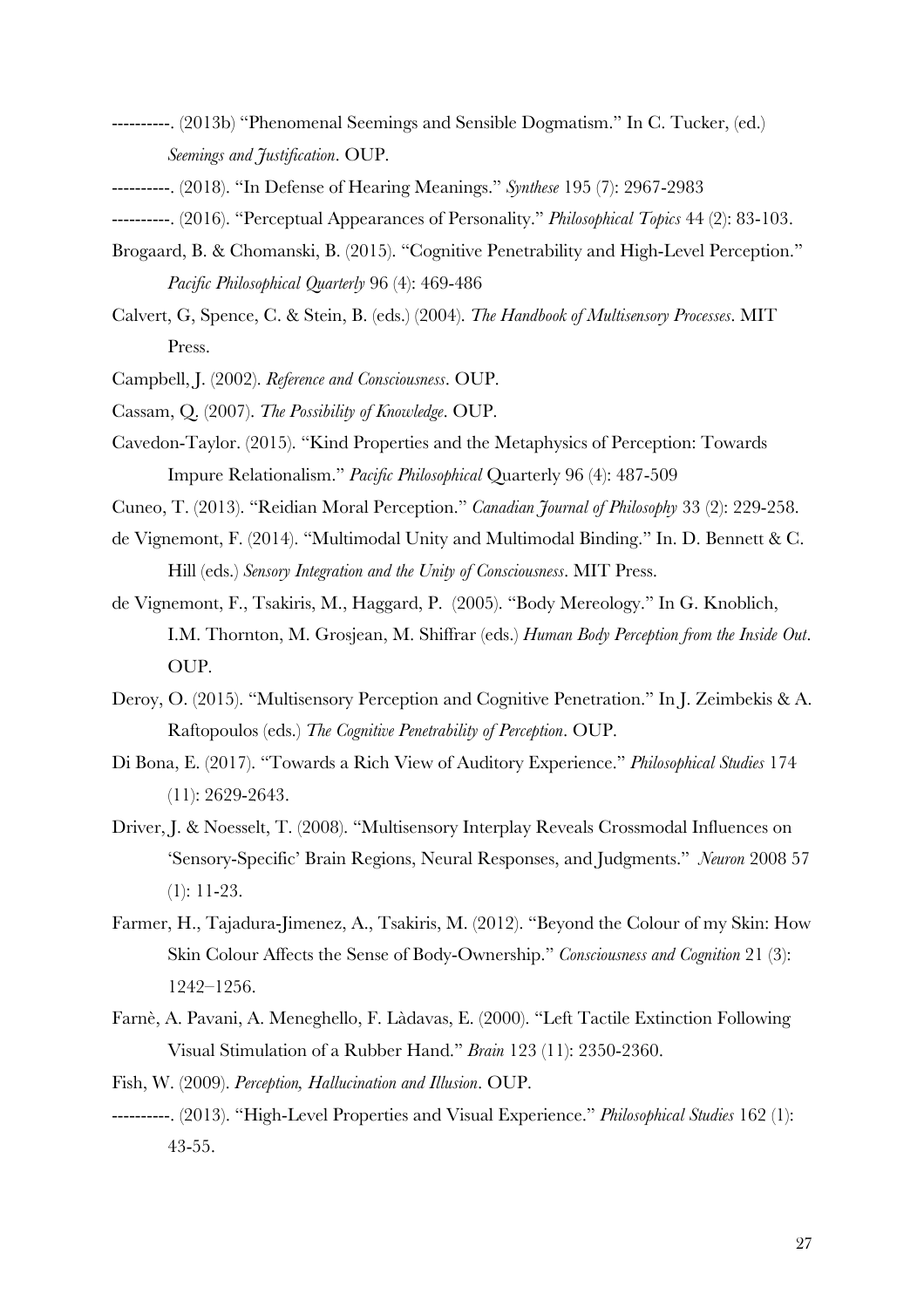- Fulkerson, M. (2016). "Touch." E. Zalta (ed.), *The Stanford Encyclopedia of Philosophy* (Spring 2016 Edition). Available online at: https://plato.stanford.edu/archives/spr2016/entries/touch/.
- Guterstam, A. Gentile, G. & Ehrsson, H. (2013). "The Invisible Hand Illusion: Multisensory Integration Leads to the Embodiment of a Discrete Volume of Empty Space." *Journal of Cognitive Neuroscience* 25 (7): 1078-1099.
- Haans A., Ijsselsteijn, W., de Kort Y. (2008) "The Effect of Similarities in Skin Texture and Hand Shape on Perceived Ownership of a Fake Limb." *Body Image* 5 (4): 389-94.
- Helton, G. (2016). "Recent Issues in High-Level Perception." *Philosophy Compass* 11 (12): 851- 862.
- Howard, I. & Templeton, W. (1966). *Human Spatial Orientation*. Wiley.
- Jackson, C. (1953). "Visual Factors in Auditory Localization." *Quarterly Journal of Experimental Psychology* 5: 52-65
- Johnston, M. (2006). "Better Than Mere Knowledge? The Function of Sensory Awareness" In T. Gendler & J. Hawthorne (eds.), *Perceptual Experience*. OUP.
- Kalckert, A., Bico, I., & Xi Fong, J. (2019). "Illusions With Hands, but Not With Balloons Comparing Ownership and Referral of Touch for a Corporal and Noncorporal Object After Visuotactile Stimulation." *Perception* 48 (5): 447-455.
- Kalderon, M. (2011). "Color Illusion." *Noûs* 45 (4): 751-775.
- Kaeppler, K. & Mueller, F. (2013). "Odor Classification: A Review of Factors Influencing Perception-Based Odor Arrangements." *Chemical Senses* 38 (3): 189-209
- Logue, H. (2013). "Visual Experience of Natural Kind Properties: Is there any Fact of the Matter?" *Philosophical Studies* 162: 1-12.
- Lyons, J. (2005). "Clades, Capgras and Perceptual Kinds." *Philosophical Topics* 33 (1): 185-206. ----------. (2009). *Perception and Basic Beliefs*. OUP.
- Ma, K. & Hommel, B. (2015). "Body-Ownership for Actively Operated Non-Corporeal Objects." *Consciousness & Cognition* 36 75-86.
- McBrayer, J. (2010). "A Limited Defense of Moral Perception." *Philosophical Studies* 149 (3): 305–320
- McDowell, J. (1982). "Criteria, Defeasibility and Knowledge." *Proceedings of the British Academy* 68: 455-479.
- McGurk H. & MacDonald J. (1976). "Hearing Lips and Seeing Voices." *Nature* 264: 746–748
- McNeill, W. (2012). "On Seeing that Someone is Angry." *European Journal of Philosophy* 20 (4): 575-597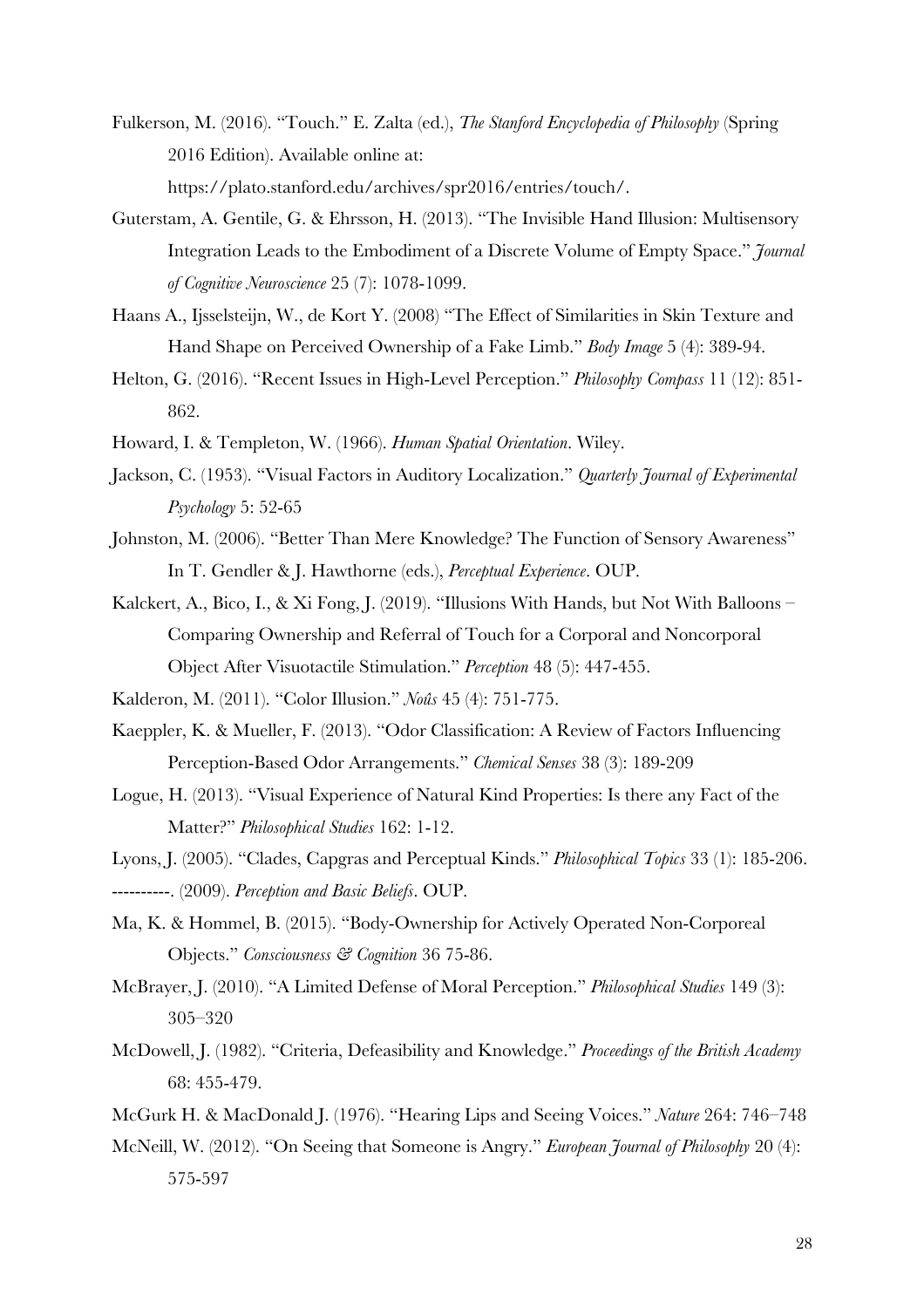- Macpherson, F. (ed.) (2011). *The Senses: Classic and Contemporary Philosophical Perspectives.* OUP.
- ----------. (2012). "Cognitive Penetration of Colour Experience: Rethinking the Issue in Light of an Indirect Mechanism." *Philosophy and Phenomenological Research* 84 (1): 24–62.
- Martin, M. (1992). "Sight and Touch." In T. Crane (ed.), *The Contents of Experience*. CUP.
- ----------. (2002). "The Transparency of Experience." *Mind and Language* 4 (4): 376-425.
- ----------. (2010). "What's in a Look?" In B. Nanay (ed.) *Perceiving the World*. OUP.
- Matthen, M. (2005). "Seeing, Doing, and Knowing: A Philosophical Theory of Sense Perception." OUP.
- Nanay, B. (2011a) "Do we Sense Modalities with our Sense Modalities?" *Ratio* 24 (3): 299- 310.
- ----------. (2011b). "Do we See Apples as Edible?" *Pacific Philosophical Quarterly* 92 (3): 305-322.
- ----------. (2012). "Perceptual Phenomenology." *Philosophical Perspectives* 26 (1): 235-246.
- ----------. (2013). *Between Perception and Action*. OUP.
- Nes, A. (2016). "On What we Experience when we Hear People Speak." *Phenomenology and Mind* 10: 58-85.
- Newen, A. (2017). "Defending the Liberal-Content View of Perceptual Experience: Direct Social Perception of Emotions and Person Impressions." *Synthese*194 (3): 761-785.
- Nudds, M. (2009). "Sounds and Space." In M. Nudds & C. O'Callaghan (eds.) *Sounds and Perception: New Philosophical Essays*. OUP.
- O'Callaghan, C. (2011a). "Lessons From Beyond Vision (Sounds and Audition)." *Philosophical Studies* 153 (1): 143-160.
- ----------. (2011b). "Against Hearing Meanings." *Philosophical Quarterly* 61 (245): 783-807.
- ----------. (2015). "The Multisensory Character of Perception." *Journal of Philosophy* 112 (10): 551-569.
- ----------. (2016). "Enhancement Through Coordination." In B. Nanay (ed.) *Current Controversies in Philosophy of Perception*. Routledge.
- Price, R. (2009). "Aspect-Switching and Visual Phenomenal Character." *Philosophical Quarterly* 59 (236): 508-518.
- Prinz, J. (2013). "Siegel's Get Rich Quick Scheme." *Philosophical Studies* 163 (3): 827-835.
- Radeau, M. & Bertelson, P. (1976). "The Effect of a Textured Visual Field on Modality Dominance in a Ventriloquism Situation." *Perception and Psychophysics* 20: 227-235.
- ----------. (1977). "Adaptation to Auditory-Visual Discordance and Ventriloquism in Semirealistic Situations." *Perception and Psychophysics* (2): 22.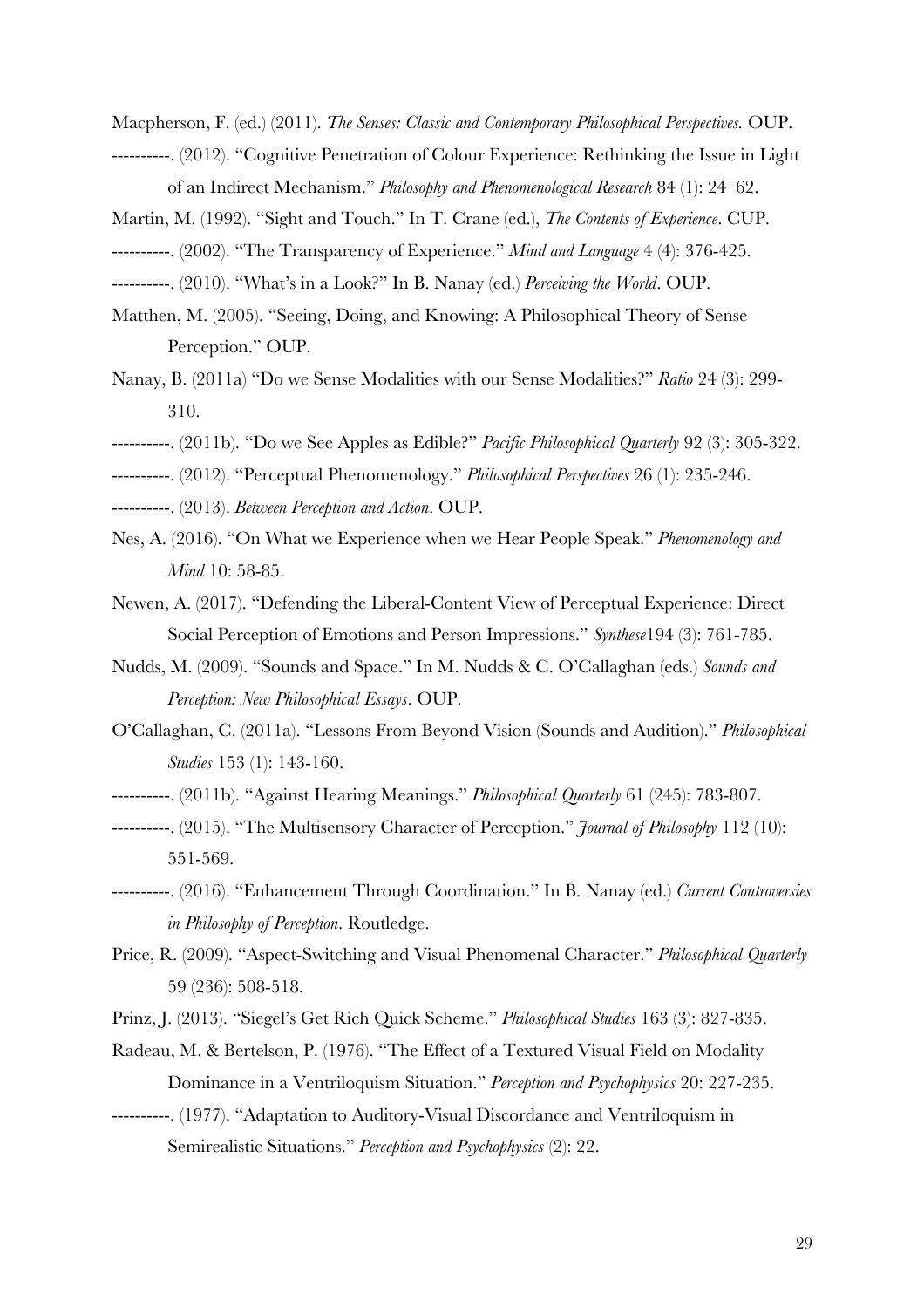- Raftopoulos, A. (2015). "What Unilateral Visual Neglect Teaches Us About Perceptual Phenomenology." *Erkenntnis* 80 (2): 339-358.
- Reiland, I. (2014). "On Experiencing High-Level Properties." *American Philosophical Quarterly* 51 (3): 177-187.
- ----------. (2015). "On Experiencing Meanings." *Southern Journal of Philosophy* 53 (4): 481-492.
- Rosenblum, L. & Saldana, H. (1996). "An Audiovisual Test of Kinematic Primitives for Visual Speech Perception." *Journal of Experimental Psychology: Human Perception and Performance* 22 (2): 318-331.
- Schwenkler, J. (2013). "The Objects of Bodily Awareness." *Philosophical Studies* 162 (2): 465- 472.
- Shams, L., Kamitani, Y. & Shimojo, S. (2002). "Visual Illusion Induced by Sound." *Cognitive Brain Research* 14: 147-152.
- Sekuler R., Sekuler A., & Lau, R. (1997). "Sound Alters Visual Motion Perception." *Nature* 385: 308.
- Siegel, S. (2006). "Which Properties are Represented in Perception?" In T. Gendler & J. Hawthorne (eds.), *Perceptual Experience*. OUP.
- ----------. (2007). "How Can We Discover the Contents of Experience?" *Southern Journal of Philosophy* 45 (1): 127-42.
- ----------. (2009). "The Visual Experience of Causation." *Philosophical Quarterly* 59 (236): 519- 540.
- ----------. (2011). *The Contents of Visual Experience*. OUP.
- Silins. N. (2013). "The Significance of High-Level Content." *Philosophical Studies* 162 (1): 13- 33.
- Spence, C. (2011). "Crossmodal Correspondences: A Tutorial Review." *Attention, Perception, & Psychophysics* 73 (4): 971-995.
- Stokes, D. Matthen, M. & Biggs, S. (eds.) (2014). *Perception and Its Modalities*. OUP.
- Smith, B. (2015). "The Chemical Senses." In M. Matthen (ed.) *The Oxford Handbook of Philosophy of Perception*. OUP.

Toribio, J. (2018). "Visual Experience: Rich but Impenetrable." *Synthese* 195 (8): 3389-3406.

- Travis, C. (2004). "The Silence of the Senses." *Mind* 113 (449): 57-94.
- Tsakiris, M. (2010). "My Body in the Brain: A Neurocognitive Model of Body-Ownership." *Neuropsychologia* 48 (3): 703-12.